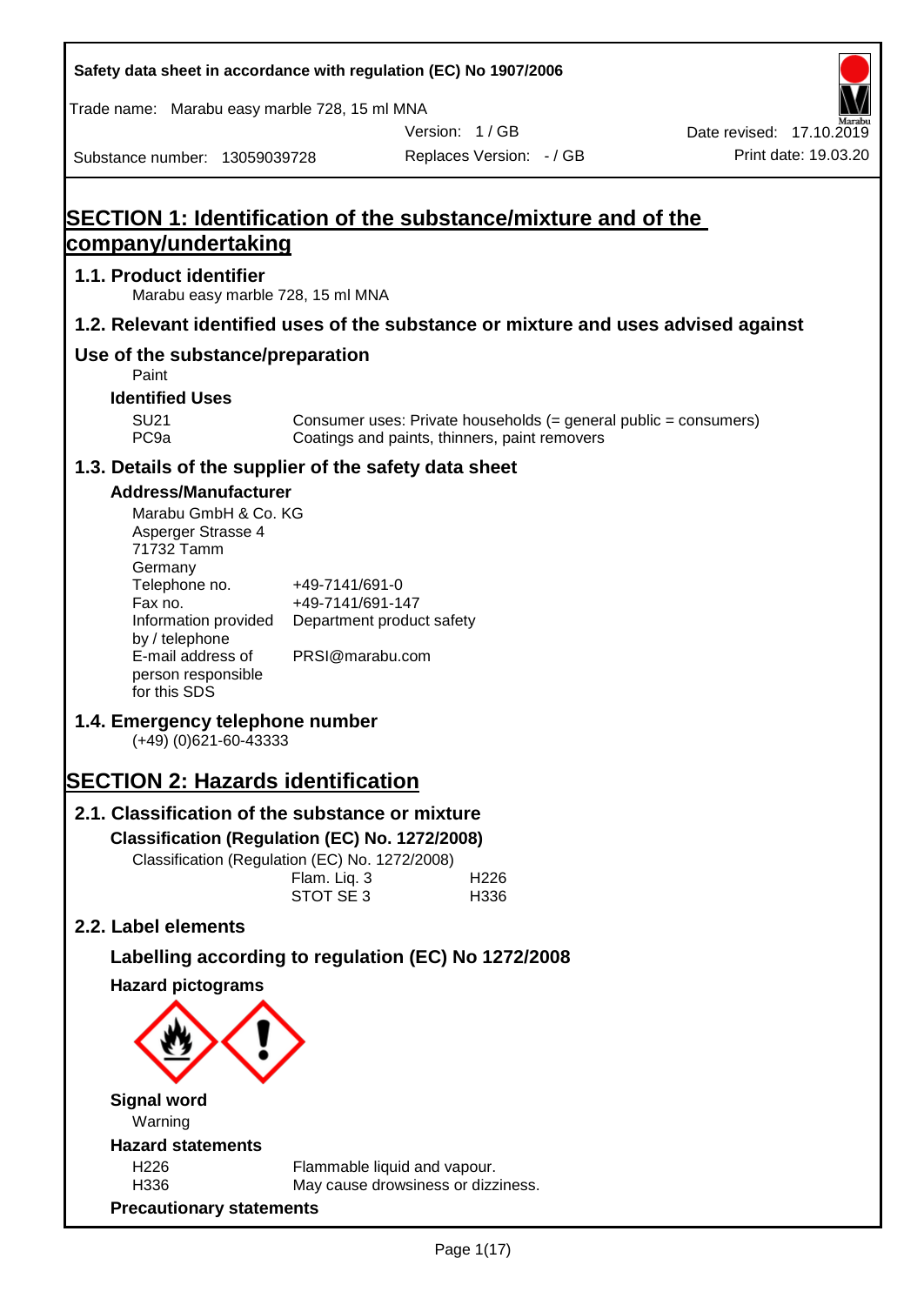| Safety data sheet in accordance with regulation (EC) No 1907/2006               |                           |                                                       |                          |    |               |                                                                           |
|---------------------------------------------------------------------------------|---------------------------|-------------------------------------------------------|--------------------------|----|---------------|---------------------------------------------------------------------------|
| Trade name: Marabu easy marble 728, 15 ml MNA                                   |                           |                                                       |                          |    |               |                                                                           |
|                                                                                 |                           | Version: 1/GB                                         |                          |    |               | Date revised: 17.10.2019                                                  |
| Substance number: 13059039728                                                   |                           |                                                       | Replaces Version: - / GB |    |               | Print date: 19.03.20                                                      |
| P <sub>101</sub>                                                                |                           |                                                       |                          |    |               | If medical advice is needed, have product container or label at hand.     |
| P <sub>102</sub>                                                                |                           | Keep out of reach of children.                        |                          |    |               |                                                                           |
| P210                                                                            |                           |                                                       |                          |    |               | Keep away from heat, hot surfaces, sparks, open flames and other ignition |
| P271                                                                            | sources. No smoking.      | Use only outdoors or in a well-ventilated area.       |                          |    |               |                                                                           |
| P405                                                                            | Store locked up.          |                                                       |                          |    |               |                                                                           |
| P501.9                                                                          |                           | Dispose of contents / container as problematic waste. |                          |    |               |                                                                           |
| Hazardous component(s) to be indicated on label (Regulation (EC) No. 1272/2008) |                           |                                                       |                          |    |               |                                                                           |
| contains                                                                        |                           | 2-Methoxy-1-methylethyl acetate; 1-Methoxy-2-propanol |                          |    |               | Hydrocarbons, C9-C11, n-alkanes, isoalkanes, cyclics, < 2% aromatics;     |
| 2.3. Other hazards                                                              |                           |                                                       |                          |    |               |                                                                           |
| No special hazards have to be mentioned.                                        |                           |                                                       |                          |    |               |                                                                           |
| <b>SECTION 3: Composition/information on ingredients</b>                        |                           |                                                       |                          |    |               |                                                                           |
| 3.2. Mixtures                                                                   |                           |                                                       |                          |    |               |                                                                           |
| <b>Chemical characterization</b>                                                |                           |                                                       |                          |    |               |                                                                           |
| Paint based on alkyd resins and on solvents                                     |                           |                                                       |                          |    |               |                                                                           |
| <b>Hazardous ingredients</b>                                                    |                           |                                                       |                          |    |               |                                                                           |
| 1-Methoxy-2-propanol                                                            |                           |                                                       |                          |    |               |                                                                           |
| CAS No.                                                                         | 107-98-2                  |                                                       |                          |    |               |                                                                           |
| EINECS no.                                                                      | 203-539-1                 |                                                       |                          |    |               |                                                                           |
| Registration no.<br>Concentration                                               | 01-2119457435-35<br>$>=$  | 25                                                    | $\lt$                    | 50 | $\%$          |                                                                           |
| Classification (Regulation (EC) No. 1272/2008)                                  |                           |                                                       |                          |    |               |                                                                           |
|                                                                                 | STOT SE 3                 |                                                       | H336                     |    |               |                                                                           |
|                                                                                 | Flam. Liq. 3              |                                                       | H <sub>226</sub>         |    |               |                                                                           |
| 2-Methoxy-1-methylethyl acetate                                                 |                           |                                                       |                          |    |               |                                                                           |
| CAS No.                                                                         | 108-65-6                  |                                                       |                          |    |               |                                                                           |
| EINECS no.                                                                      | 203-603-9                 |                                                       |                          |    |               |                                                                           |
| Registration no.<br>Concentration                                               | 01-2119475791-29<br>$=$   | 10                                                    | $\lt$                    | 20 | $\frac{0}{0}$ |                                                                           |
|                                                                                 |                           |                                                       |                          |    |               |                                                                           |
| Classification (Regulation (EC) No. 1272/2008)                                  |                           |                                                       |                          |    |               |                                                                           |
|                                                                                 | Flam. Liq. 3              |                                                       | H <sub>226</sub>         |    |               |                                                                           |
|                                                                                 | STOT SE 3                 |                                                       | H336                     |    |               |                                                                           |
| Hydrocarbons, C9-C11, n-alkanes, isoalkanes, cyclics, < 2% aromatics            |                           |                                                       |                          |    |               |                                                                           |
| CAS No.                                                                         | 64742-48-9                |                                                       |                          |    |               |                                                                           |
| EINECS no.<br>Registration no.                                                  | 265-150-3                 | 01-2119463258-33 (LIST NUMBER 919-857-5)              |                          |    |               |                                                                           |
| Concentration                                                                   | $>=$                      | 10                                                    | $\prec$                  | 20 | ℅             |                                                                           |
| Classification (Regulation (EC) No. 1272/2008)                                  |                           |                                                       |                          |    |               |                                                                           |
|                                                                                 | Asp. Tox. 1               |                                                       | H304                     |    |               |                                                                           |
|                                                                                 | Flam. Liq. 3<br>STOT SE 3 |                                                       | H <sub>226</sub><br>H336 |    |               |                                                                           |
|                                                                                 |                           |                                                       | <b>EUH066</b>            |    |               |                                                                           |
|                                                                                 |                           |                                                       |                          |    |               |                                                                           |
| 2-Butoxyethyl acetate                                                           |                           |                                                       |                          |    |               |                                                                           |
| CAS No.<br>EINECS no.                                                           | 112-07-2<br>203-933-3     |                                                       |                          |    |               |                                                                           |
|                                                                                 |                           |                                                       |                          |    |               |                                                                           |

7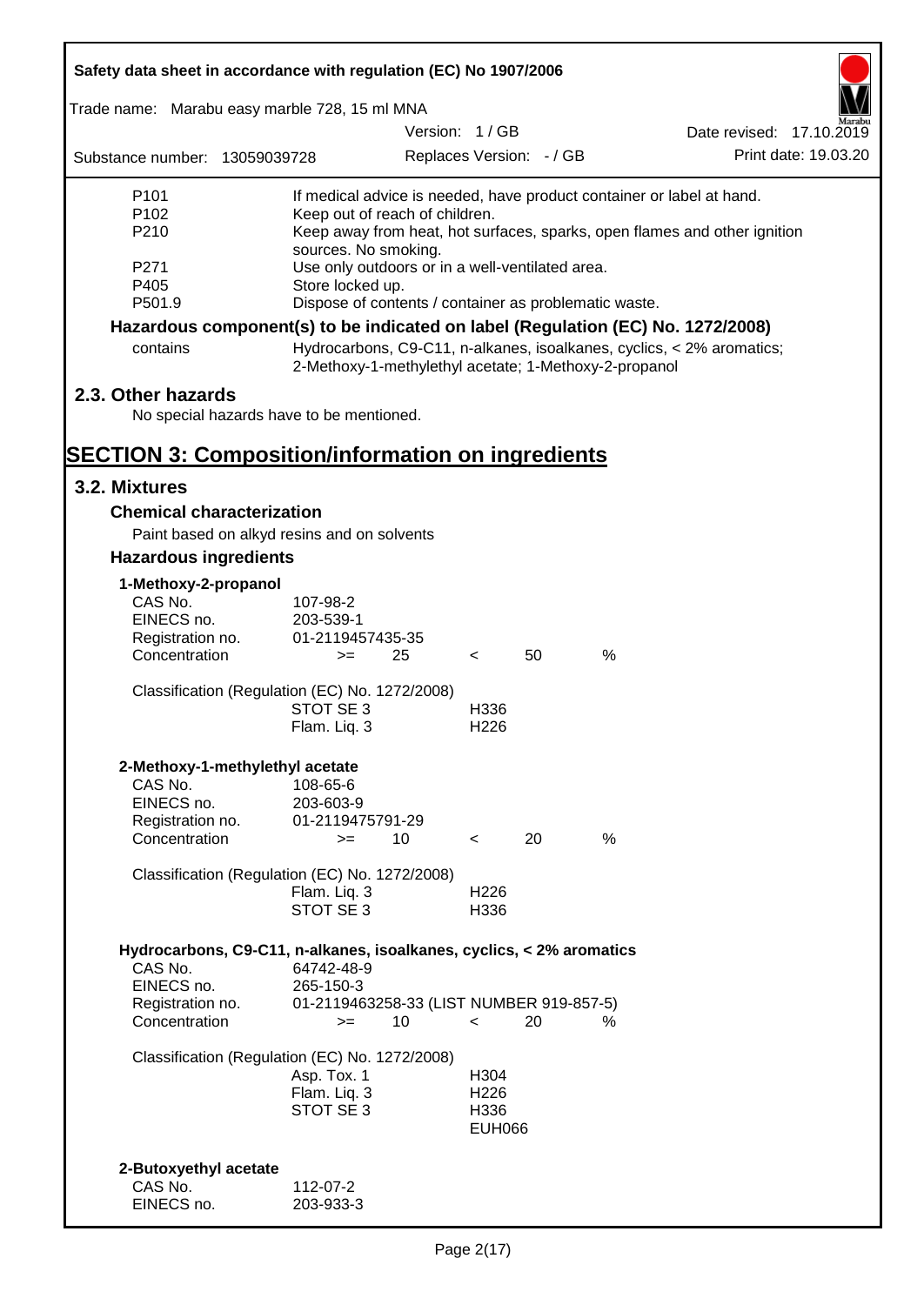# **Safety data sheet in accordance with regulation (EC) No 1907/2006** Substance number: 13059039728 Version: 1 / GB Replaces Version:  $-$  / GB Print date: 19.03.20 Date revised: 17.10.2019 Trade name: Marabu easy marble 728, 15 ml MNA Registration no. 01-2119475112-47  $\text{Concentration}$   $\geq$  1 < 10 % Classification (Regulation (EC) No. 1272/2008) Acute Tox. 4 H332 Acute Tox. 4 H312 Acute Tox. 4 H302 **2-Methoxypropanol** CAS No. 1589-47-5 EINECS no. 216-455-5  $\text{Concentration}$   $\rightarrow$  0.1 < 0.3 % Classification (Regulation (EC) No. 1272/2008) Skin Irrit. 2 H315 STOT SE 3 H335 Repr. 1B H360D Flam. Liq. 3 H226 Eye Dam. 1 H318

# **SECTION 4: First aid measures**

## **4.1. Description of first aid measures**

#### **General information**

In all cases of doubt, or when symptoms persist, seek medical attention. Never give anything by mouth to an unconscious person. If unconscious place in recovery position and seek medical advice.

#### **After inhalation**

Remove to fresh air, keep patient warm and at rest. If breathing is irregular or stopped, administer artificial respiration.

#### **After skin contact**

Remove contaminated clothing. Wash skin thoroughly with soap and water or use recognised skin cleanser. Do NOT use solvents or thinners.

#### **After eye contact**

Remove contact lenses, irrigate copiously with clean, fresh water, holding the eyelids apart for at least 10 minutes and seek immediate medical advice.

#### **After ingestion**

If accidentally swallowed rinse the mouth with plenty of water (only if the person is conscious) and obtain immediate medical attention. Keep at rest. Do NOT induce vomiting.

# **4.2. Most important symptoms and effects, both acute and delayed**

Until now no symptoms known so far.

# **4.3. Indication of any immediate medical attention and special treatment needed**

#### **Hints for the physician / treatment**

Treat symptomatically

# **SECTION 5: Firefighting measures**

### **5.1. Extinguishing media**

### **Suitable extinguishing media**

Recommended: alcohol resistant foam, CO2, powders, water spray/mist, Not be used for safety reasons: water jet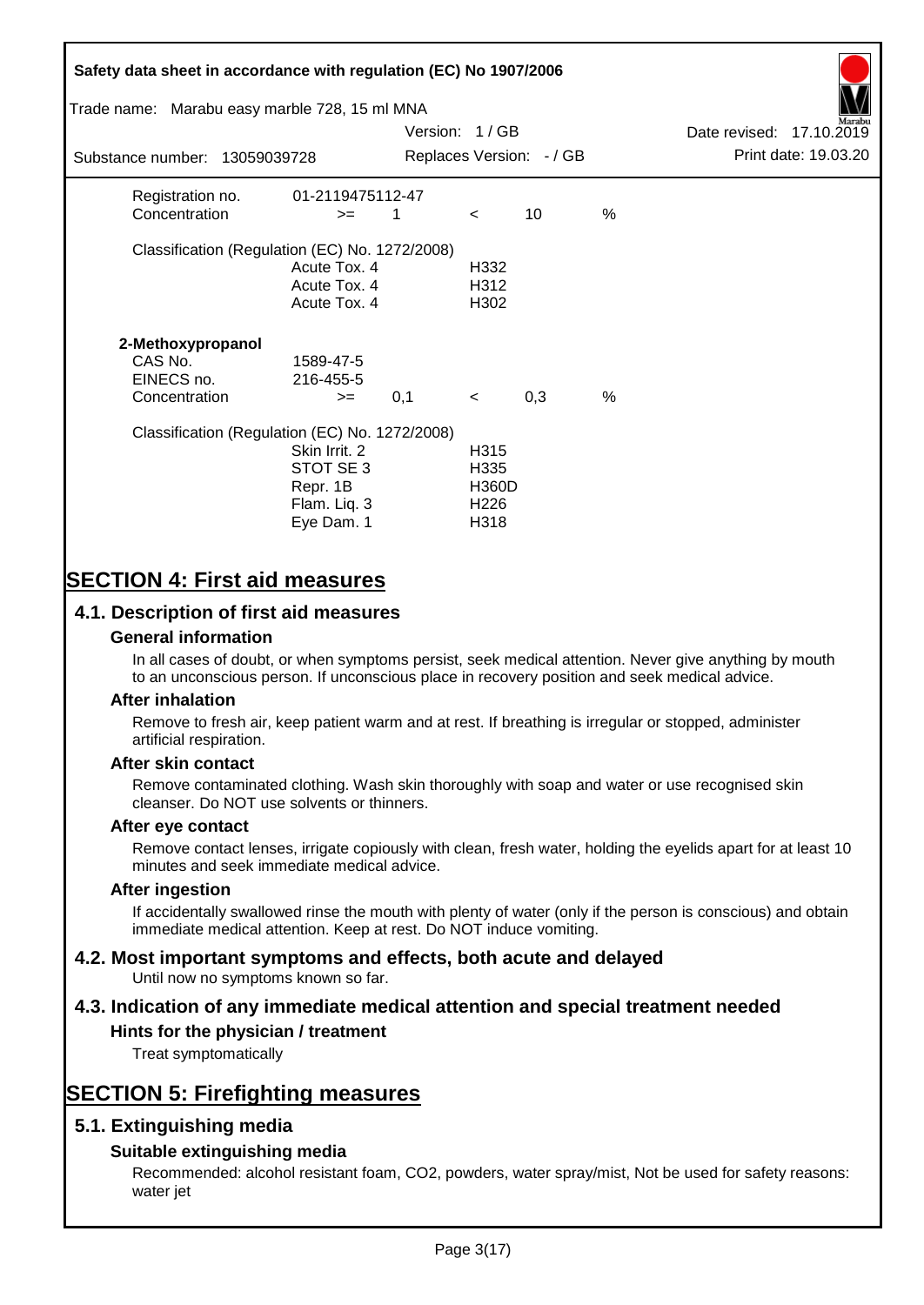**Safety data sheet in accordance with regulation (EC) No 1907/2006**

Trade name: Marabu easy marble 728, 15 ml MNA

Version: 1 / GB

Replaces Version: - / GB Print date: 19.03.20 Date revised: 17.10.2

Substance number: 13059039728

## **5.2. Special hazards arising from the substance or mixture**

In the event of fire the following can be released: Carbon dioxide (CO2); Carbon monoxide (CO); dense black smoke; Nitrogen oxides (NOx)

### **5.3. Advice for firefighters**

### **Special protective equipment for fire-fighting**

Cool closed containers exposed to fire with water. Do not allow run-off from fire fighting to enter drains or water courses.

# **SECTION 6: Accidental release measures**

#### **6.1. Personal precautions, protective equipment and emergency procedures**

Exclude sources of ignition and ventilate the area. Avoid breathing vapours. Refer to protective measures listed in Sections 7 and 8.

#### **6.2. Environmental precautions**

Do not allow to enter drains or waterways. If the product contaminates lakes, rivers or sewage, inform appropriate authorities in accordance with local regulations.

#### **6.3. Methods and material for containment and cleaning up**

Contain and collect spillage with non-combustible absorbent materials, e.g. sand, earth, vermiculite, diatomaceous earth and place in container for disposal according to local regulations (see section 13). Clean preferably with a detergent - avoid use of solvents.

#### **6.4. Reference to other sections**

Information regarding Safe handling, see Section 7. Information regarding personal protective measures, see Section 8. Information regarding waste disposal, see Section 13.

# **SECTION 7: Handling and storage**

### **7.1. Precautions for safe handling**

### **Advice on safe handling**

Prevent the creation of flammable or explosive concentrations of vapour in air and avoid vapour concentration higher than the occupational exposure limits. In addition, the product should only be used in areas from which all naked lights and other sources of ignition have been excluded. Electrical equipment should be protected to the appropriate standard. Mixture may charge electrostatically: always use earthing leads when transferring from one container to another. Operators should wear anti-static footwear and clothing and floors should be of the conducting type. Isolate from sources of heat, sparks and open flame. No sparking tools should be used. Avoid skin and eye contact. Avoid the inhalation of particulates and spray mist arising from the application of this mixture. Smoking, eating and drinking shall be prohibited in application area. For personal protection see Section 8. Never use pressure to empty: container is not a pressure vessel. Always keep in containers of same material as the original one. Comply with the health and safety at work laws. Do not allow to enter drains or water courses.

#### **Advice on protection against fire and explosion**

Vapours are heavier than air and may spread along floors. Vapours may form explosive mixtures with air.

#### **Classification of fires / temperature class / Ignition group / Dust explosion class**

Classification of fires B (Combustible liquid substances) Temperature class T4

## **7.2. Conditions for safe storage, including any incompatibilities Requirements for storage rooms and vessels**

Electrical installations/working materials must comply with the local applied technological safety standards. Storage rooms in which filling operations take place must have a conducting floor. Store in accordance with national regulation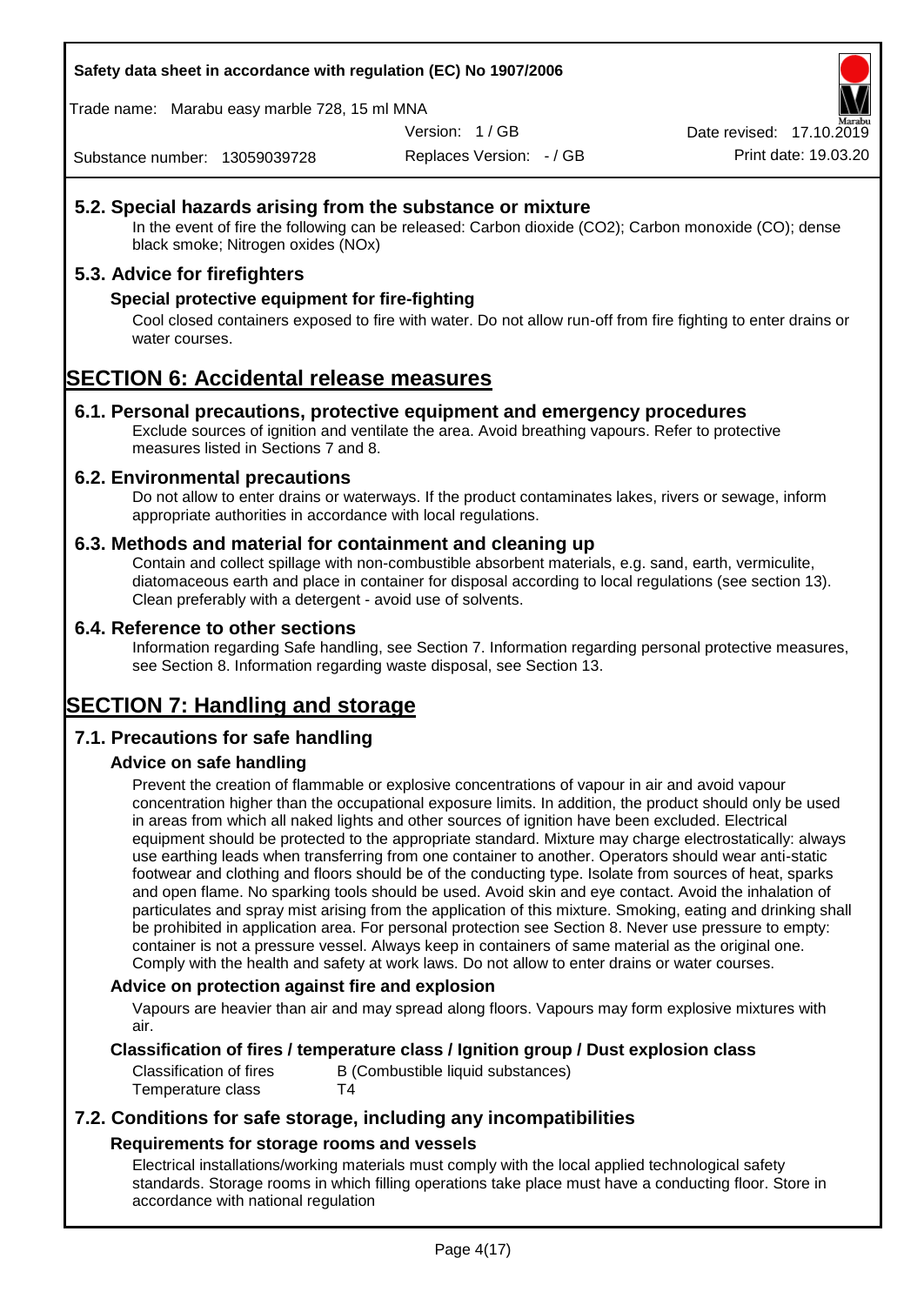| Safety data sheet in accordance with regulation (EC) No 1907/2006                                                                                                                                                                                                                                                                                     |                                |     |                          |
|-------------------------------------------------------------------------------------------------------------------------------------------------------------------------------------------------------------------------------------------------------------------------------------------------------------------------------------------------------|--------------------------------|-----|--------------------------|
| Trade name: Marabu easy marble 728, 15 ml MNA                                                                                                                                                                                                                                                                                                         |                                |     |                          |
|                                                                                                                                                                                                                                                                                                                                                       | Version: 1/GB                  |     | Date revised: 17.10.2019 |
| Substance number: 13059039728                                                                                                                                                                                                                                                                                                                         | Replaces Version: - / GB       |     | Print date: 19.03.20     |
| Hints on storage assembly                                                                                                                                                                                                                                                                                                                             |                                |     |                          |
| Store away from oxidising agents, from strongly alkaline and strongly acid materials.                                                                                                                                                                                                                                                                 |                                |     |                          |
| Further information on storage conditions                                                                                                                                                                                                                                                                                                             |                                |     |                          |
|                                                                                                                                                                                                                                                                                                                                                       |                                |     |                          |
| Observe label precautions. Store between 15 and 30 °C in a dry, well ventilated place away from<br>sources of heat and direct sunlight. Keep container tightly closed. Keep away from sources of ignition.<br>No smoking. Prevent unauthorised access. Containers which are opened must be carefully resealed and<br>kept upright to prevent leakage. |                                |     |                          |
| 7.3. Specific end use(s)<br>Paint                                                                                                                                                                                                                                                                                                                     |                                |     |                          |
| <b>SECTION 8: Exposure controls/personal protection</b>                                                                                                                                                                                                                                                                                               |                                |     |                          |
| 8.1. Control parameters                                                                                                                                                                                                                                                                                                                               |                                |     |                          |
| <b>Exposure limit values</b>                                                                                                                                                                                                                                                                                                                          |                                |     |                          |
| 2-Methoxy-1-methylethyl acetate                                                                                                                                                                                                                                                                                                                       |                                |     |                          |
| List                                                                                                                                                                                                                                                                                                                                                  | EH40                           |     |                          |
| <b>Type</b>                                                                                                                                                                                                                                                                                                                                           | WEL                            |     |                          |
| Value                                                                                                                                                                                                                                                                                                                                                 | 274<br>mg/m <sup>3</sup>       | 50  | ppm(V)                   |
| Short term exposure limit                                                                                                                                                                                                                                                                                                                             | 548<br>mg/m <sup>3</sup>       | 100 | ppm(V)                   |
| Skin resorption / sensibilisation: Sk;                                                                                                                                                                                                                                                                                                                | <b>Status: 2011</b>            |     |                          |
| 1-Methoxy-2-propanol<br>List                                                                                                                                                                                                                                                                                                                          | <b>EH40</b>                    |     |                          |
| <b>Type</b>                                                                                                                                                                                                                                                                                                                                           | WEL                            |     |                          |
| Value                                                                                                                                                                                                                                                                                                                                                 | 375<br>mg/m <sup>3</sup>       | 100 | ppm(V)                   |
| Short term exposure limit                                                                                                                                                                                                                                                                                                                             | 560<br>mg/m <sup>3</sup>       | 150 | ppm(V)                   |
| Skin resorption / sensibilisation: Sk;                                                                                                                                                                                                                                                                                                                | <b>Status: 2011</b>            |     |                          |
| 2-Butoxyethyl acetate                                                                                                                                                                                                                                                                                                                                 |                                |     |                          |
| List<br>Type                                                                                                                                                                                                                                                                                                                                          | EH40<br>WEL                    |     |                          |
| Value                                                                                                                                                                                                                                                                                                                                                 | 133                            | 20  | ppm(V)                   |
| Short term exposure limit                                                                                                                                                                                                                                                                                                                             | 332                            | 50  | ppm(V)                   |
| Skin resorption / sensibilisation: Sk;                                                                                                                                                                                                                                                                                                                | <b>Status: 2011</b>            |     |                          |
| <b>Derived No/Minimal Effect Levels (DNEL/DMEL)</b>                                                                                                                                                                                                                                                                                                   |                                |     |                          |
| Hydrocarbons, C9-C11, n-alkanes, isoalkanes, cyclics, < 2% aromatics                                                                                                                                                                                                                                                                                  |                                |     |                          |
| Type of value                                                                                                                                                                                                                                                                                                                                         | Derived No Effect Level (DNEL) |     |                          |
| Reference group                                                                                                                                                                                                                                                                                                                                       | Worker                         |     |                          |
| Duration of exposure<br>Route of exposure                                                                                                                                                                                                                                                                                                             | Long term<br>dermal            |     |                          |
| Mode of action                                                                                                                                                                                                                                                                                                                                        | Systemic effects               |     |                          |
| Concentration                                                                                                                                                                                                                                                                                                                                         | 300                            |     | mg/kg                    |
| Type of value                                                                                                                                                                                                                                                                                                                                         | Derived No Effect Level (DNEL) |     |                          |
| Reference group                                                                                                                                                                                                                                                                                                                                       | Consumer                       |     |                          |
| Duration of exposure                                                                                                                                                                                                                                                                                                                                  | Long term                      |     |                          |
| Route of exposure                                                                                                                                                                                                                                                                                                                                     | oral                           |     |                          |
| Mode of action<br>Concentration                                                                                                                                                                                                                                                                                                                       | Systemic effects<br>300        |     |                          |
|                                                                                                                                                                                                                                                                                                                                                       |                                |     | mg/kg                    |
| Type of value                                                                                                                                                                                                                                                                                                                                         | Derived No Effect Level (DNEL) |     |                          |
| Reference group                                                                                                                                                                                                                                                                                                                                       | Consumer                       |     |                          |
| Duration of exposure                                                                                                                                                                                                                                                                                                                                  | Long term                      |     |                          |
| Route of exposure                                                                                                                                                                                                                                                                                                                                     | dermal                         |     |                          |
| Mode of action<br>Concentration                                                                                                                                                                                                                                                                                                                       | Systemic effects<br>300        |     | mg/kg                    |
|                                                                                                                                                                                                                                                                                                                                                       |                                |     |                          |

Г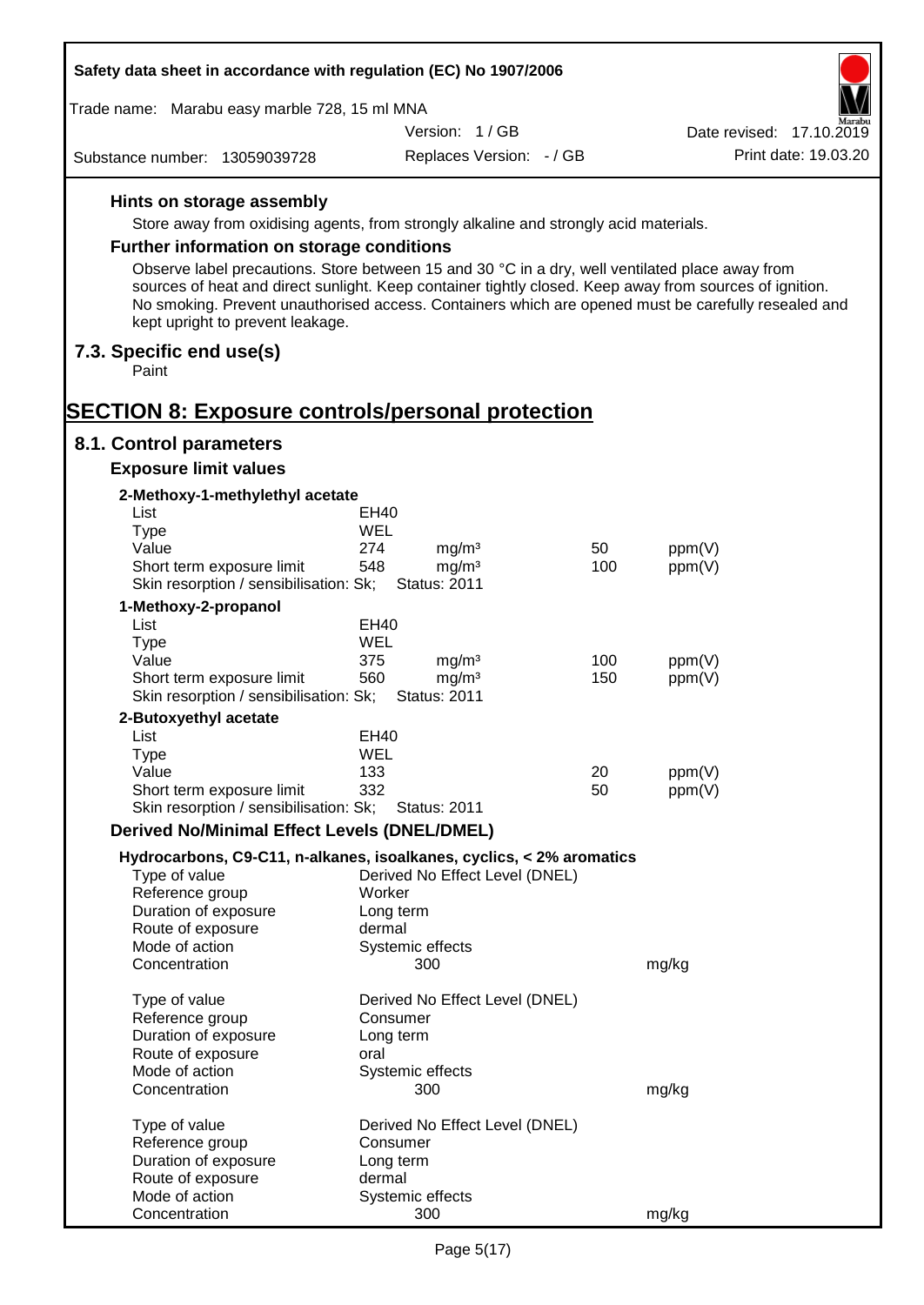| Safety data sheet in accordance with regulation (EC) No 1907/2006 |                                               |                          |  |  |  |  |  |
|-------------------------------------------------------------------|-----------------------------------------------|--------------------------|--|--|--|--|--|
|                                                                   | Trade name: Marabu easy marble 728, 15 ml MNA |                          |  |  |  |  |  |
|                                                                   | Version: 1/GB                                 | Date revised: 17.10.2019 |  |  |  |  |  |
| Substance number: 13059039728                                     | Replaces Version: - / GB                      | Print date: 19.03.20     |  |  |  |  |  |
| Type of value                                                     | Derived No Effect Level (DNEL)                |                          |  |  |  |  |  |
| Reference group                                                   | Consumer                                      |                          |  |  |  |  |  |
| Duration of exposure                                              | Long term                                     |                          |  |  |  |  |  |
| Route of exposure                                                 | inhalative                                    |                          |  |  |  |  |  |
| Mode of action                                                    | Systemic effects                              |                          |  |  |  |  |  |
| Concentration                                                     | 900                                           | mg/m <sup>3</sup>        |  |  |  |  |  |
| Type of value<br>Reference group                                  | Derived No Effect Level (DNEL)<br>Worker      |                          |  |  |  |  |  |
| Duration of exposure                                              | Long term                                     |                          |  |  |  |  |  |
| Route of exposure                                                 | inhalative                                    |                          |  |  |  |  |  |
| Mode of action                                                    | Systemic effects                              |                          |  |  |  |  |  |
| Concentration                                                     | 1500                                          | mg/m <sup>3</sup>        |  |  |  |  |  |
|                                                                   |                                               |                          |  |  |  |  |  |
| 2-Methoxy-1-methylethyl acetate                                   |                                               |                          |  |  |  |  |  |
| Type of value                                                     | Derived No Effect Level (DNEL)                |                          |  |  |  |  |  |
| Reference group                                                   | Worker                                        |                          |  |  |  |  |  |
| Duration of exposure                                              | Long term                                     |                          |  |  |  |  |  |
| Route of exposure                                                 | dermal                                        |                          |  |  |  |  |  |
| Mode of action<br>Concentration                                   | Systemic effects<br>796                       | mg/kg/d                  |  |  |  |  |  |
|                                                                   |                                               |                          |  |  |  |  |  |
| Type of value<br>Reference group                                  | Derived No Effect Level (DNEL)<br>Worker      |                          |  |  |  |  |  |
| Duration of exposure                                              |                                               |                          |  |  |  |  |  |
| Route of exposure                                                 | Long term<br>inhalative                       |                          |  |  |  |  |  |
| Mode of action                                                    |                                               |                          |  |  |  |  |  |
| Concentration                                                     | Systemic effects<br>275                       | mg/m <sup>3</sup>        |  |  |  |  |  |
|                                                                   |                                               |                          |  |  |  |  |  |
| Type of value                                                     | Derived No Effect Level (DNEL)                |                          |  |  |  |  |  |
| Reference group                                                   | Consumer                                      |                          |  |  |  |  |  |
| Duration of exposure                                              | Long term                                     |                          |  |  |  |  |  |
| Route of exposure                                                 | dermal                                        |                          |  |  |  |  |  |
| Mode of action                                                    | Systemic effects                              |                          |  |  |  |  |  |
| Concentration                                                     | 320                                           | mg/kg/d                  |  |  |  |  |  |
| Type of value                                                     | Derived No Effect Level (DNEL)                |                          |  |  |  |  |  |
| Reference group                                                   | Consumer                                      |                          |  |  |  |  |  |
| Duration of exposure                                              | Long term                                     |                          |  |  |  |  |  |
| Route of exposure                                                 | inhalative                                    |                          |  |  |  |  |  |
| Mode of action                                                    | Systemic effects                              |                          |  |  |  |  |  |
| Concentration                                                     | 33                                            | mg/m <sup>3</sup>        |  |  |  |  |  |
| Type of value                                                     | Derived No Effect Level (DNEL)                |                          |  |  |  |  |  |
| Reference group                                                   | Consumer                                      |                          |  |  |  |  |  |
| Duration of exposure                                              | Long term                                     |                          |  |  |  |  |  |
| Route of exposure                                                 | inhalative                                    |                          |  |  |  |  |  |
| Mode of action                                                    | Local effects                                 |                          |  |  |  |  |  |
| Concentration                                                     | 33                                            | mg/m <sup>3</sup>        |  |  |  |  |  |
| Type of value                                                     | Derived No Effect Level (DNEL)                |                          |  |  |  |  |  |
| Reference group                                                   | Consumer                                      |                          |  |  |  |  |  |
| Duration of exposure                                              | Long term                                     |                          |  |  |  |  |  |
| Route of exposure                                                 | oral                                          |                          |  |  |  |  |  |
| Mode of action                                                    | Systemic effects                              |                          |  |  |  |  |  |
| Concentration                                                     | 36                                            | mg/kg/d                  |  |  |  |  |  |
|                                                                   |                                               |                          |  |  |  |  |  |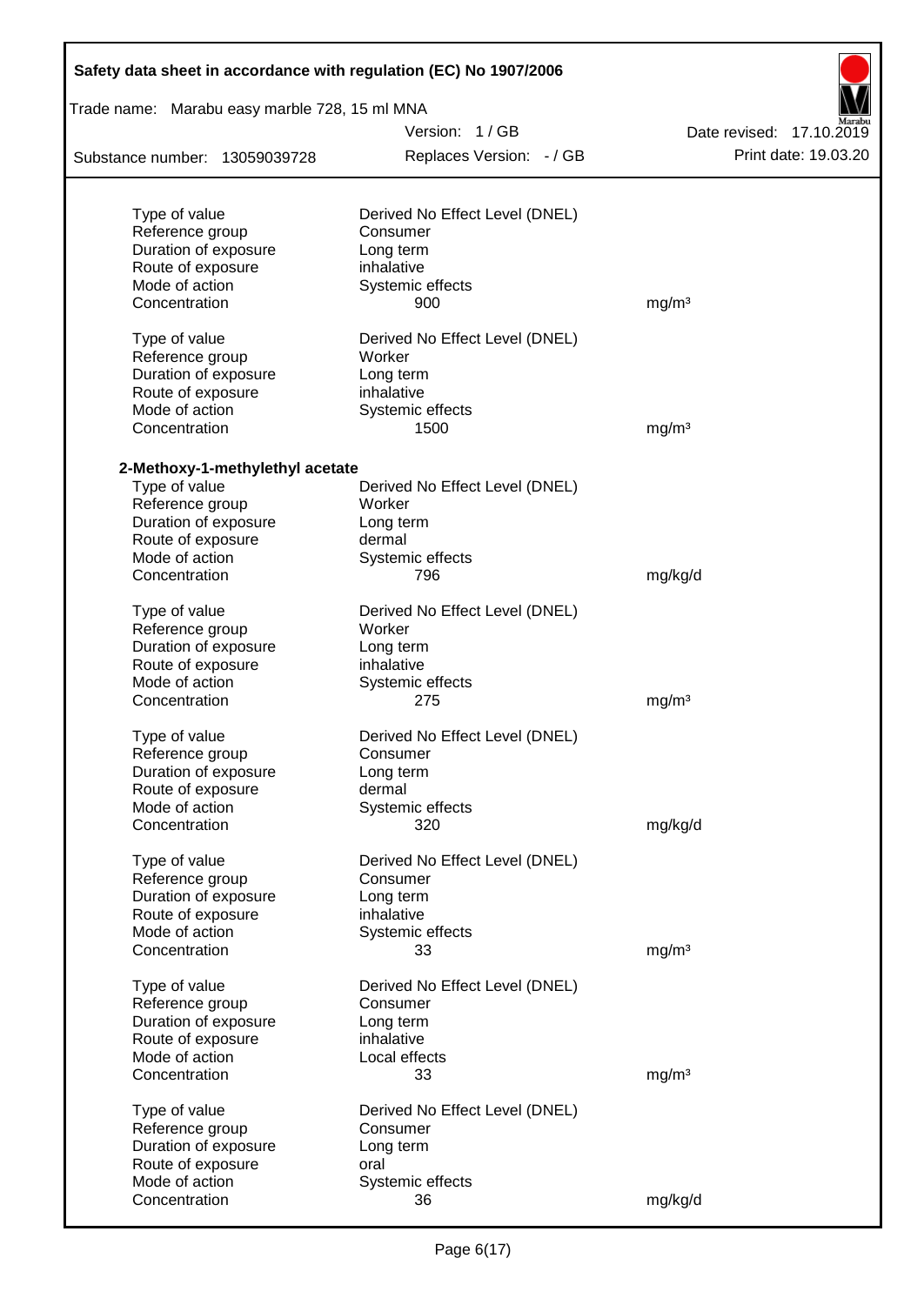| Safety data sheet in accordance with regulation (EC) No 1907/2006 |                                          |                          |
|-------------------------------------------------------------------|------------------------------------------|--------------------------|
| Trade name: Marabu easy marble 728, 15 ml MNA                     |                                          |                          |
|                                                                   | Version: 1/GB                            | Date revised: 17.10.2019 |
| Substance number: 13059039728                                     | Replaces Version: - / GB                 | Print date: 19.03.20     |
|                                                                   |                                          |                          |
| Type of value<br>Reference group                                  | Derived No Effect Level (DNEL)<br>Worker |                          |
| Duration of exposure                                              | Lifetime                                 |                          |
| Route of exposure                                                 | inhalative                               |                          |
| Mode of action                                                    | Local effects                            |                          |
| Concentration                                                     | 550                                      | mg/m <sup>3</sup>        |
| 1-Methoxy-2-propanol                                              |                                          |                          |
| Type of value                                                     | Derived No Effect Level (DNEL)           |                          |
| Reference group                                                   | Worker                                   |                          |
| Duration of exposure                                              | Acute                                    |                          |
| Route of exposure                                                 | inhalative                               |                          |
| Mode of action                                                    | Local effects                            |                          |
| Concentration                                                     | 553,5                                    | mg/m <sup>3</sup>        |
| Type of value                                                     | Derived No Effect Level (DNEL)           |                          |
| Reference group                                                   | Worker                                   |                          |
| Duration of exposure                                              | Long term                                |                          |
| Route of exposure                                                 | dermal                                   |                          |
| Mode of action                                                    | Systemic effects                         |                          |
| Concentration                                                     | 50,6                                     | mg/person/<br>d          |
|                                                                   |                                          |                          |
| Type of value<br>Reference group                                  | Derived No Effect Level (DNEL)<br>Worker |                          |
| Duration of exposure                                              | Long term                                |                          |
| Route of exposure                                                 | inhalative                               |                          |
| Mode of action                                                    | Systemic effects                         |                          |
| Concentration                                                     | 369                                      | mg/m <sup>3</sup>        |
| Type of value                                                     | Derived No Effect Level (DNEL)           |                          |
| Reference group                                                   | <b>General Population</b>                |                          |
| Duration of exposure                                              | Long term                                |                          |
| Route of exposure                                                 | dermal                                   |                          |
| Mode of action                                                    | Systemic effects                         |                          |
| Concentration                                                     | 18,1                                     | mg/kg                    |
| Type of value                                                     | Derived No Effect Level (DNEL)           |                          |
| Reference group                                                   | <b>General Population</b>                |                          |
| Duration of exposure                                              | Long term                                |                          |
| Route of exposure                                                 | inhalative                               |                          |
| Mode of action                                                    | Systemic effects                         |                          |
| Concentration                                                     | 43,9                                     | mg/m <sup>3</sup>        |
| Type of value                                                     | Derived No Effect Level (DNEL)           |                          |
| Reference group                                                   | <b>General Population</b>                |                          |
| Duration of exposure                                              | Long term                                |                          |
| Route of exposure                                                 | oral                                     |                          |
| Mode of action                                                    | Systemic effects                         |                          |
| Concentration                                                     | 3,3                                      | mg/kg/d                  |
| 2-Butoxyethyl acetate                                             |                                          |                          |
| Reference substance                                               | 2-Butoxyethyl acetate                    |                          |
| Type of value                                                     | Derived No Effect Level (DNEL)           |                          |
| Reference group                                                   | Worker                                   |                          |
| Duration of exposure                                              | Long term                                |                          |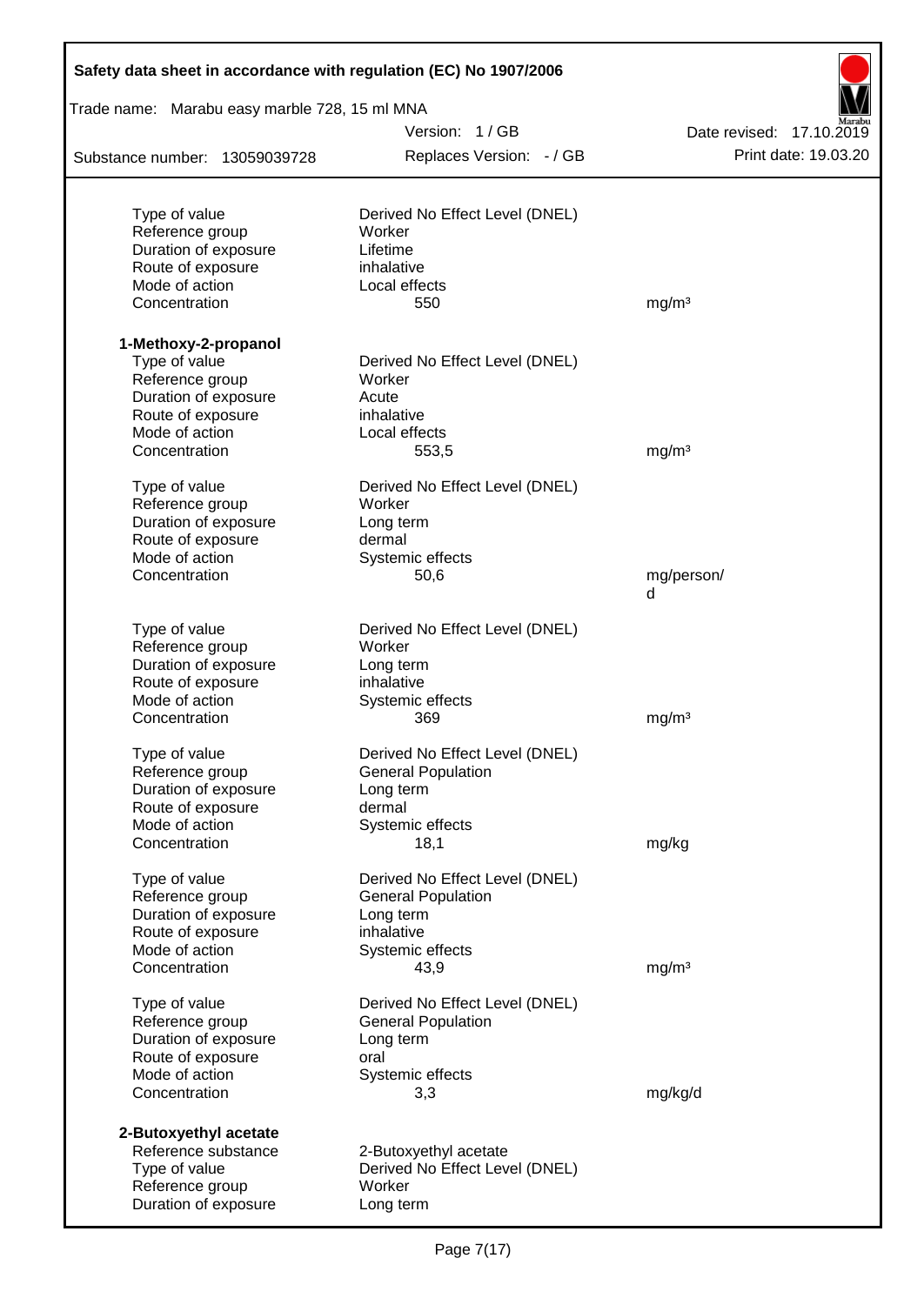| Safety data sheet in accordance with regulation (EC) No 1907/2006 |                                                         |                                                  |
|-------------------------------------------------------------------|---------------------------------------------------------|--------------------------------------------------|
| Trade name: Marabu easy marble 728, 15 ml MNA                     |                                                         |                                                  |
| Substance number: 13059039728                                     | Version: 1/GB<br>Replaces Version: - / GB               | Date revised: 17.10.2019<br>Print date: 19.03.20 |
| Route of exposure                                                 | inhalative                                              |                                                  |
| Mode of action                                                    | Systemic effects                                        |                                                  |
| Concentration                                                     | 133                                                     | mg/m <sup>3</sup>                                |
|                                                                   | 2-Butoxyethyl acetate                                   |                                                  |
| Type of value                                                     | Derived No Effect Level (DNEL)                          |                                                  |
| Reference group                                                   | Worker                                                  |                                                  |
| Duration of exposure                                              | Short term                                              |                                                  |
| Route of exposure                                                 | inhalative                                              |                                                  |
| Mode of action<br>Concentration                                   | Local effects<br>333                                    | mg/m <sup>3</sup>                                |
|                                                                   |                                                         |                                                  |
|                                                                   | 2-Butoxyethyl acetate                                   |                                                  |
| Type of value                                                     | Derived No Effect Level (DNEL)                          |                                                  |
| Reference group<br>Duration of exposure                           | Worker<br>Long term                                     |                                                  |
| Route of exposure                                                 | dermal                                                  |                                                  |
| Mode of action                                                    | Systemic effects                                        |                                                  |
| Concentration                                                     | 169                                                     | mg/kg/d                                          |
|                                                                   | 2-Butoxyethyl acetate                                   |                                                  |
| Type of value                                                     | Derived No Effect Level (DNEL)                          |                                                  |
| Reference group                                                   | Worker                                                  |                                                  |
| Duration of exposure                                              | Short term                                              |                                                  |
| Route of exposure                                                 | dermal                                                  |                                                  |
| Mode of action<br>Concentration                                   | Systemic effects<br>120                                 | mg/kg/d                                          |
|                                                                   |                                                         |                                                  |
|                                                                   | 2-Butoxyethyl acetate                                   |                                                  |
| Type of value                                                     | Derived No Effect Level (DNEL)                          |                                                  |
| Reference group<br>Duration of exposure                           | <b>General Population</b><br>Long term                  |                                                  |
| Route of exposure                                                 | inhalative                                              |                                                  |
| Mode of action                                                    | Systemic effects                                        |                                                  |
| Concentration                                                     | 80                                                      | mg/m <sup>3</sup>                                |
|                                                                   | 2-Butoxyethyl acetate                                   |                                                  |
| Type of value                                                     | Derived No Effect Level (DNEL)                          |                                                  |
| Reference group                                                   | <b>General Population</b>                               |                                                  |
| Duration of exposure                                              | Short term                                              |                                                  |
| Route of exposure<br>Mode of action                               | inhalative<br>Local effects                             |                                                  |
| Concentration                                                     | 200                                                     | mg/m <sup>3</sup>                                |
|                                                                   |                                                         |                                                  |
|                                                                   | 2-Butoxyethyl acetate<br>Derived No Effect Level (DNEL) |                                                  |
| Type of value<br>Reference group                                  | <b>General Population</b>                               |                                                  |
| Duration of exposure                                              | Long term                                               |                                                  |
| Route of exposure                                                 | dermal                                                  |                                                  |
| Mode of action                                                    | Systemic effects                                        |                                                  |
| Concentration                                                     | 102                                                     | mg/kg/d                                          |
|                                                                   | 2-Butoxyethyl acetate                                   |                                                  |
| Type of value                                                     | Derived No Effect Level (DNEL)                          |                                                  |
| Reference group                                                   | <b>General Population</b>                               |                                                  |
| Duration of exposure<br>Route of exposure                         | Short term<br>dermal                                    |                                                  |
| Mode of action                                                    | Systemic effects                                        |                                                  |
|                                                                   |                                                         |                                                  |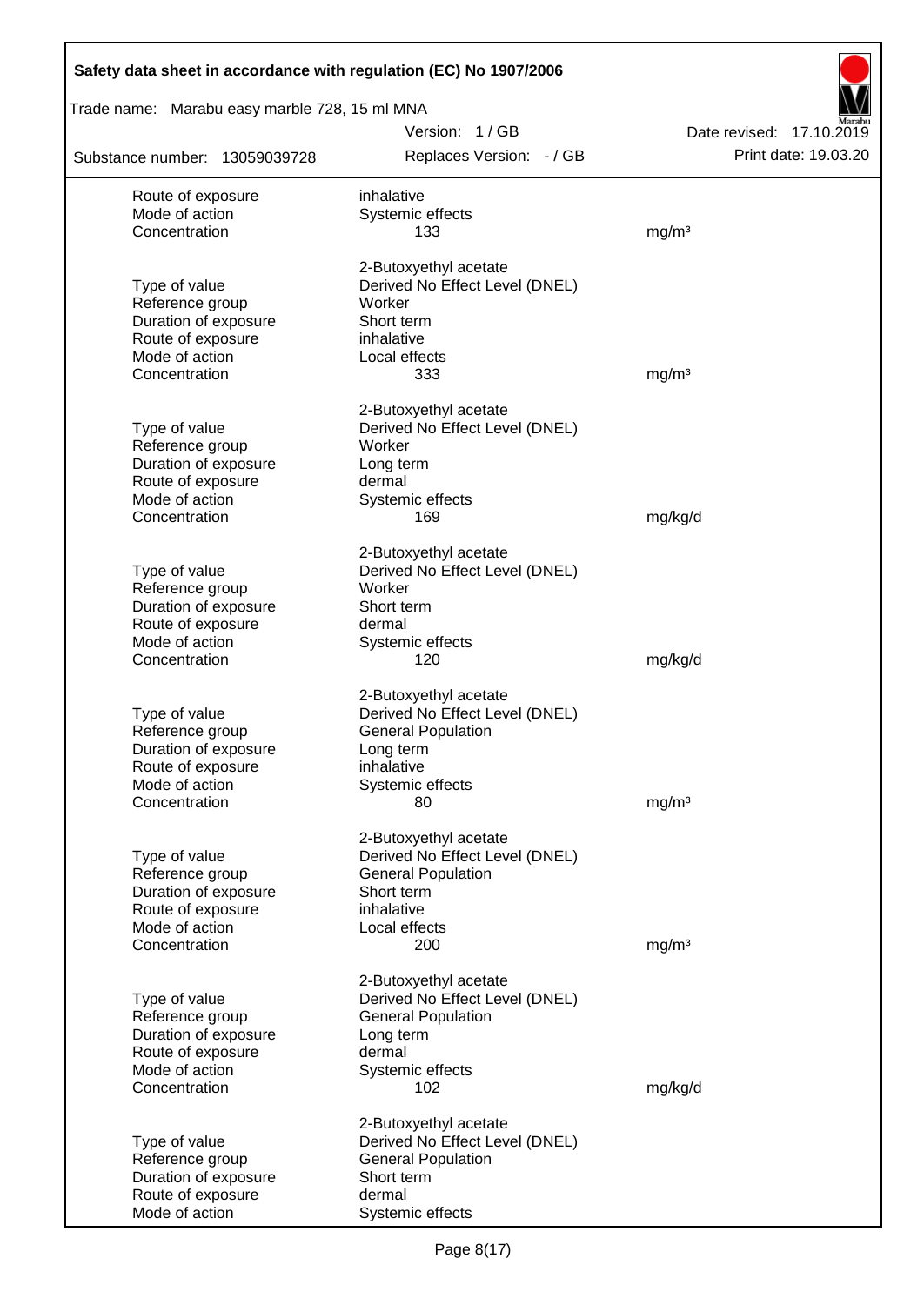| Safety data sheet in accordance with regulation (EC) No 1907/2006                                                |                                                                                                                                      |                          |
|------------------------------------------------------------------------------------------------------------------|--------------------------------------------------------------------------------------------------------------------------------------|--------------------------|
| Trade name: Marabu easy marble 728, 15 ml MNA                                                                    |                                                                                                                                      |                          |
|                                                                                                                  | Version: 1/GB                                                                                                                        | Date revised: 17.10.2019 |
| Substance number: 13059039728                                                                                    | Replaces Version: - / GB                                                                                                             | Print date: 19.03.20     |
| Concentration                                                                                                    | 72                                                                                                                                   | mg/kg/d                  |
| Type of value<br>Reference group<br>Duration of exposure<br>Route of exposure<br>Mode of action<br>Concentration | 2-Butoxyethyl acetate<br>Derived No Effect Level (DNEL)<br><b>General Population</b><br>Long term<br>oral<br>Systemic effects<br>8,6 | mg/kg/d                  |
| Type of value<br>Reference group<br>Duration of exposure<br>Route of exposure<br>Mode of action<br>Concentration | 2-Butoxyethyl acetate<br>Derived No Effect Level (DNEL)<br><b>General Population</b><br>Short term<br>oral<br>Systemic effects<br>36 | mg/kg/d                  |
| <b>Predicted No Effect Concentration (PNEC)</b>                                                                  |                                                                                                                                      |                          |
| 2-Methoxy-1-methylethyl acetate<br>Reference substance<br>Type of value<br><b>Type</b>                           | 2-Methoxy-1-methylethyl acetate<br><b>PNEC</b><br>Freshwater                                                                         |                          |
| Concentration                                                                                                    | 0,635                                                                                                                                | mg/l                     |
| Type of value<br><b>Type</b><br>Concentration                                                                    | <b>PNEC</b><br>Freshwater sediment<br>3,29                                                                                           | mg/kg                    |
| Type of value<br><b>Type</b><br>Concentration<br>Source                                                          | <b>PNEC</b><br>Soil<br>0,29<br>Literature value                                                                                      | mg/kg                    |
| Type of value<br><b>Type</b><br>Concentration<br>Source                                                          | <b>PNEC</b><br>Sewage treatment plant (STP)<br>100<br>Literature value                                                               | mg/l                     |
| Type of value<br><b>Type</b><br>Concentration<br>Source                                                          | <b>PNEC</b><br>Marine sediment<br>0,329<br>Literature value                                                                          | mg/kg                    |
| Type of value<br><b>Type</b><br>Concentration                                                                    | <b>PNEC</b><br>Saltwater<br>0,0635                                                                                                   | mg/l                     |
| 1-Methoxy-2-propanol<br>Type of value<br><b>Type</b><br>Concentration                                            | <b>PNEC</b><br>Freshwater<br>10                                                                                                      | mg/l                     |
| Type of value<br><b>Type</b><br>Concentration                                                                    | <b>PNEC</b><br>Water<br>41,6                                                                                                         | mg/kg                    |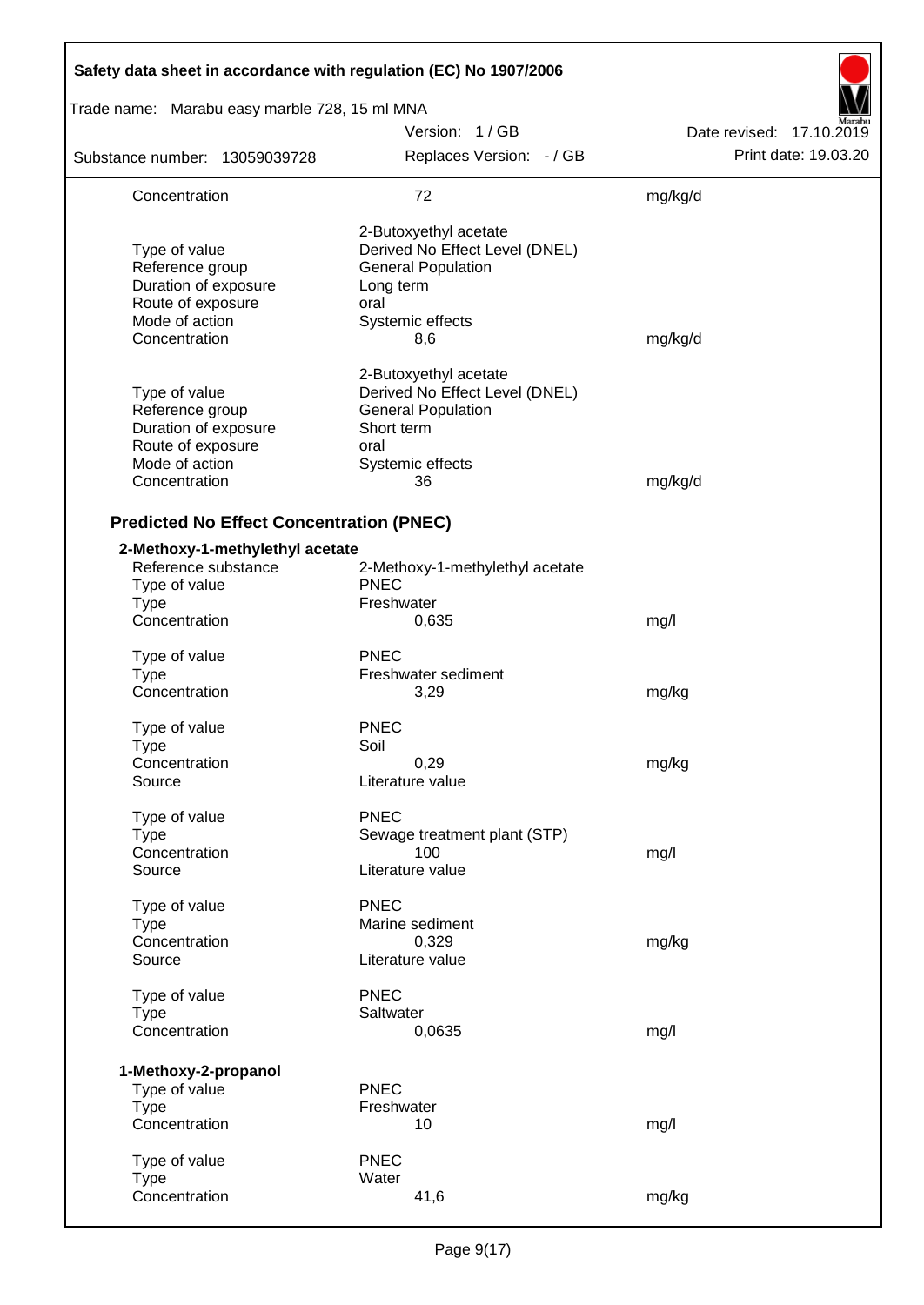| Safety data sheet in accordance with regulation (EC) No 1907/2006 |                              |                          |
|-------------------------------------------------------------------|------------------------------|--------------------------|
| Trade name: Marabu easy marble 728, 15 ml MNA                     |                              |                          |
|                                                                   | Version: 1/GB                | Date revised: 17.10.2019 |
| Substance number: 13059039728                                     | Replaces Version: - / GB     | Print date: 19.03.20     |
| Type of value                                                     | <b>PNEC</b>                  |                          |
| <b>Type</b>                                                       | Sediment                     |                          |
| Concentration                                                     | 41,6                         | mg/kg                    |
| Type of value                                                     | <b>PNEC</b>                  |                          |
| <b>Type</b>                                                       | Marine sediment              |                          |
| Concentration                                                     | 4,17                         | mg/kg                    |
| Type of value                                                     | <b>PNEC</b>                  |                          |
| <b>Type</b>                                                       | Soil                         |                          |
| Concentration                                                     | 2,47                         | mg/kg                    |
| Type of value                                                     | <b>PNEC</b>                  |                          |
| <b>Type</b>                                                       | Sewage treatment plant (STP) |                          |
| Concentration                                                     | 100                          | mg/l                     |
| 2-Butoxyethyl acetate                                             |                              |                          |
| Reference substance                                               | 2-Butoxyethyl acetate        |                          |
| Type of value                                                     | <b>PNEC</b>                  |                          |
| <b>Type</b>                                                       | Water                        |                          |
| Concentration                                                     | 0,304                        | mg/l                     |
| Source                                                            | Literature value             |                          |
|                                                                   | 2-Butoxyethyl acetate        |                          |
| Type of value                                                     | <b>PNEC</b>                  |                          |
| <b>Type</b>                                                       | Aquatic                      |                          |
| Concentration                                                     | 0,0304                       | g/l                      |
| Source                                                            | Literature value             |                          |
|                                                                   | 2-Butoxyethyl acetate        |                          |
| Type of value                                                     | <b>PNEC</b>                  |                          |
| <b>Type</b>                                                       | Sediment                     |                          |
| Concentration                                                     | 2,03                         | mg/kg                    |
| Source                                                            | Literature value             |                          |
|                                                                   | 2-Butoxyethyl acetate        |                          |
| Type of value                                                     | <b>PNEC</b>                  |                          |
| <b>Type</b>                                                       | Marine sediment              |                          |
| Concentration                                                     | 0,203                        | mg/kg                    |
| Source                                                            | Literature value             |                          |
|                                                                   | 2-Butoxyethyl acetate        |                          |
| Type of value                                                     | <b>PNEC</b>                  |                          |
| <b>Type</b>                                                       | Soil                         |                          |
| Concentration                                                     | 0,68                         | mg/kg                    |
| Source                                                            | Literature value             |                          |
|                                                                   |                              |                          |

# **8.2. Exposure controls**

### **Exposure controls**

Provide adequate ventilation. Where reasonably practicable this should be achieved by the use of local exhaust ventilation and good general extraction. If these are not sufficient to maintain concentrations of particulates and solvent vapour below the OEL, suitable respiratory protection must be worn.

#### **Respiratory protection**

If workers are exposed to concentrations above the exposure limit they must use appropriate, certified respirators. Full mask, filter A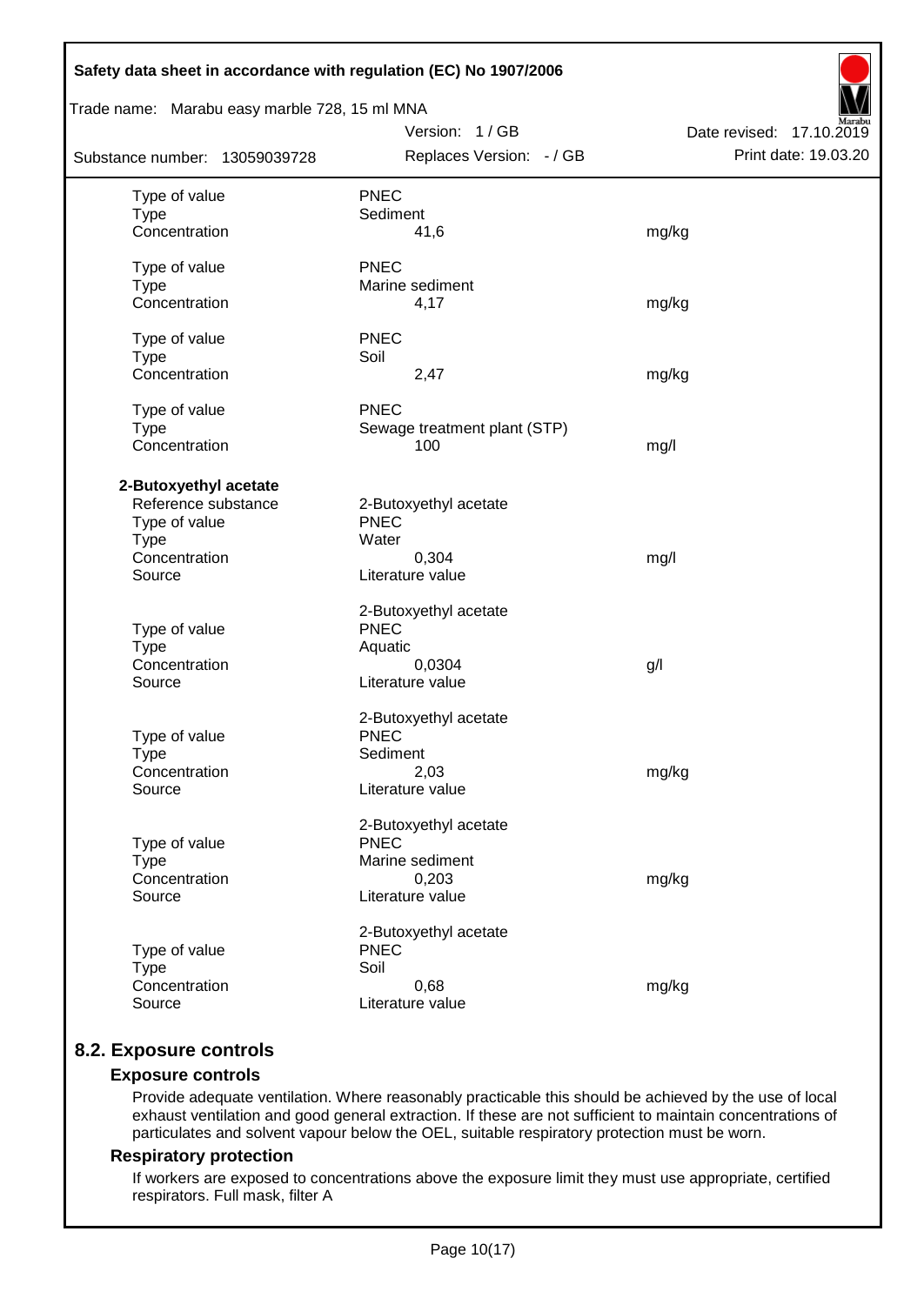|                                                                                                                              | Safety data sheet in accordance with regulation (EC) No 1907/2006 |                          |                                                                                                       |  |  |  |  |
|------------------------------------------------------------------------------------------------------------------------------|-------------------------------------------------------------------|--------------------------|-------------------------------------------------------------------------------------------------------|--|--|--|--|
| Trade name: Marabu easy marble 728, 15 ml MNA                                                                                |                                                                   |                          |                                                                                                       |  |  |  |  |
|                                                                                                                              | Version: 1/GB                                                     |                          | Date revised: 17.10.2019                                                                              |  |  |  |  |
| Substance number: 13059039728                                                                                                |                                                                   | Replaces Version: - / GB | Print date: 19.03.20                                                                                  |  |  |  |  |
| <b>Hand protection</b>                                                                                                       |                                                                   |                          |                                                                                                       |  |  |  |  |
|                                                                                                                              |                                                                   |                          | There is no one glove material or combination of materials that will give unlimited resistance to any |  |  |  |  |
| individual or combination of chemicals.                                                                                      |                                                                   |                          |                                                                                                       |  |  |  |  |
| For prolonged or repeated handling nitrile rubber gloves with textile undergloves are required.<br><b>Material thickness</b> | mm                                                                |                          |                                                                                                       |  |  |  |  |
| $\, > \,$<br>Breakthrough time<br>$\overline{a}$                                                                             | 0,5<br>30<br>min                                                  |                          |                                                                                                       |  |  |  |  |
| The breakthrough time must be greater than the end use time of the product.                                                  |                                                                   |                          |                                                                                                       |  |  |  |  |
| replacement must be followed.                                                                                                |                                                                   |                          | The instructions and information provided by the glove manufacturer on use, storage, maintenance and  |  |  |  |  |
| Gloves should be replaced regularly and if there is any sign of damage to the glove material.                                |                                                                   |                          |                                                                                                       |  |  |  |  |
| Always ensure that gloves are free from defects and that they are stored and used correctly.                                 |                                                                   |                          |                                                                                                       |  |  |  |  |
|                                                                                                                              |                                                                   |                          | The performance or effectiveness of the glove may be reduced by physical/ chemical damage and poor    |  |  |  |  |
| maintenance.                                                                                                                 |                                                                   |                          | Barrier creams may help to protect the exposed areas of the skin, they should however not be applied  |  |  |  |  |
| once exposure has occurred.                                                                                                  |                                                                   |                          |                                                                                                       |  |  |  |  |
| Eye protection                                                                                                               |                                                                   |                          |                                                                                                       |  |  |  |  |
| Use safety eyewear designed to protect against splash of liquids.                                                            |                                                                   |                          |                                                                                                       |  |  |  |  |
| <b>Body protection</b>                                                                                                       |                                                                   |                          |                                                                                                       |  |  |  |  |
| Cotton or cotton/synthetic overalls or coveralls are normally suitable.                                                      |                                                                   |                          |                                                                                                       |  |  |  |  |
|                                                                                                                              |                                                                   |                          |                                                                                                       |  |  |  |  |
| <b>SECTION 9: Physical and chemical properties</b>                                                                           |                                                                   |                          |                                                                                                       |  |  |  |  |
| 9.1. Information on basic physical and chemical properties                                                                   |                                                                   |                          |                                                                                                       |  |  |  |  |
| Form                                                                                                                         | Liquid                                                            |                          |                                                                                                       |  |  |  |  |
| <b>Colour</b><br><b>Odour</b>                                                                                                | coloured<br>solvent-like                                          |                          |                                                                                                       |  |  |  |  |
| <b>Odour threshold</b>                                                                                                       |                                                                   |                          |                                                                                                       |  |  |  |  |
| Remarks                                                                                                                      | No data available                                                 |                          |                                                                                                       |  |  |  |  |
| pH value                                                                                                                     |                                                                   |                          |                                                                                                       |  |  |  |  |
| <b>Remarks</b>                                                                                                               | Not applicable                                                    |                          |                                                                                                       |  |  |  |  |
| <b>Melting point</b>                                                                                                         |                                                                   |                          |                                                                                                       |  |  |  |  |
| Remarks                                                                                                                      | not determined                                                    |                          |                                                                                                       |  |  |  |  |
| <b>Freezing point</b>                                                                                                        |                                                                   |                          |                                                                                                       |  |  |  |  |
| Remarks                                                                                                                      | not determined                                                    |                          |                                                                                                       |  |  |  |  |
| Initial boiling point and boiling range                                                                                      |                                                                   |                          |                                                                                                       |  |  |  |  |
| Value                                                                                                                        | 120<br>appr.                                                      |                          | $^{\circ}C$                                                                                           |  |  |  |  |
| Pressure                                                                                                                     | 1.013                                                             | hPa                      |                                                                                                       |  |  |  |  |
| Source                                                                                                                       | Literature value                                                  |                          |                                                                                                       |  |  |  |  |
| <b>Flash point</b>                                                                                                           |                                                                   |                          |                                                                                                       |  |  |  |  |
| Value<br>Method                                                                                                              | 30<br>ASTM D 6450 (CCCFP)                                         |                          | $^{\circ}C$                                                                                           |  |  |  |  |
| Evaporation rate (ether $= 1$ ) :                                                                                            |                                                                   |                          |                                                                                                       |  |  |  |  |
| Remarks                                                                                                                      | not determined                                                    |                          |                                                                                                       |  |  |  |  |
| <b>Flammability (solid, gas)</b>                                                                                             |                                                                   |                          |                                                                                                       |  |  |  |  |
| Not applicable                                                                                                               |                                                                   |                          |                                                                                                       |  |  |  |  |
| Upper/lower flammability or explosive limits                                                                                 |                                                                   |                          |                                                                                                       |  |  |  |  |
|                                                                                                                              |                                                                   |                          |                                                                                                       |  |  |  |  |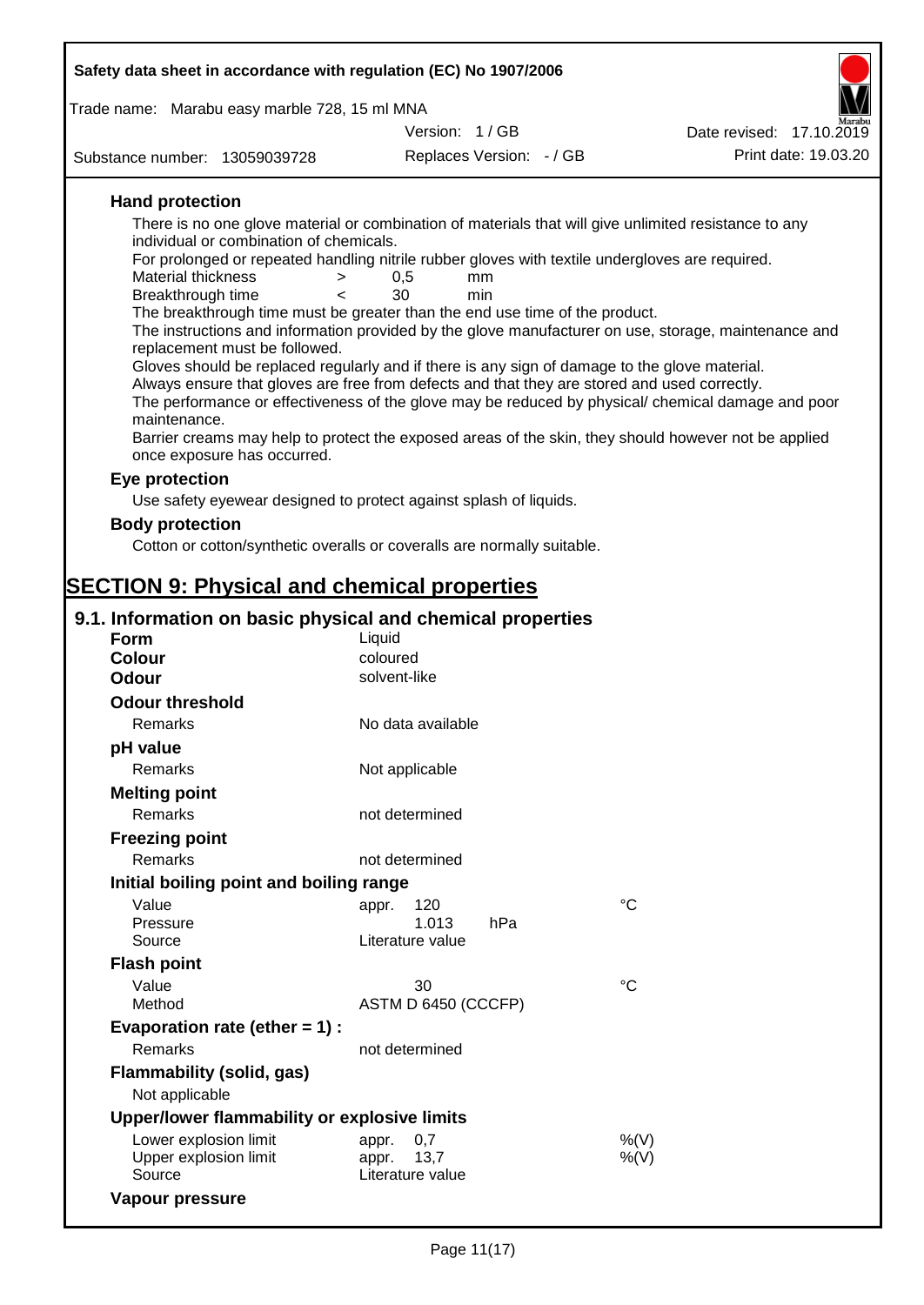| Safety data sheet in accordance with regulation (EC) No 1907/2006<br>Trade name: Marabu easy marble 728, 15 ml MNA |                                           |                       |    |                   |                                                  |
|--------------------------------------------------------------------------------------------------------------------|-------------------------------------------|-----------------------|----|-------------------|--------------------------------------------------|
| Substance number: 13059039728                                                                                      | Version: 1/GB<br>Replaces Version: - / GB |                       |    |                   | Date revised: 17.10.2019<br>Print date: 19.03.20 |
| Value<br>Temperature<br>Method                                                                                     | 8<br>20<br>calculated                     | $\rm ^{\circ}C$       |    | hPa               |                                                  |
| <b>Vapour density</b><br>Remarks                                                                                   | not determined                            |                       |    |                   |                                                  |
| <b>Density</b><br>Value<br>Temperature<br>Method                                                                   | 1,08<br>20<br><b>DIN EN ISO 2811</b>      | $^{\circ}C$           |    | g/cm <sup>3</sup> |                                                  |
| Solubility in water<br>Remarks                                                                                     | partially miscible                        |                       |    |                   |                                                  |
| Partition coefficient: n-octanol/water<br>Remarks                                                                  | Not applicable                            |                       |    |                   |                                                  |
| Ignition temperature<br>Value<br>Source                                                                            | 200<br>appr.<br>Literature value          |                       |    | $\rm ^{\circ}C$   |                                                  |
| <b>Viscosity</b>                                                                                                   |                                           |                       |    |                   |                                                  |
| dynamic<br>Value<br>Temperature                                                                                    | 30<br>40                                  | to<br>$\rm ^{\circ}C$ | 50 | mPa.s             |                                                  |
| <b>Efflux time</b>                                                                                                 |                                           |                       |    |                   |                                                  |
| Value<br>Temperature<br>Method                                                                                     | 25<br>20<br>DIN 53211 4 mm                | to<br>$\rm ^{\circ}C$ | 70 | s                 |                                                  |
| <b>Explosive properties</b><br>evaluation                                                                          | no                                        |                       |    |                   |                                                  |
| <b>Oxidising properties</b><br>evaluation                                                                          | None known                                |                       |    |                   |                                                  |
| 9.2. Other information                                                                                             |                                           |                       |    |                   |                                                  |
| <b>Other information</b>                                                                                           |                                           |                       |    |                   |                                                  |

The physical specifications are approximate values and refer to the used safety relevant component(s).

# **SECTION 10: Stability and reactivity**

# **10.1. Reactivity**

No hazardous reactions when stored and handled according to prescribed instructions.

# **10.2. Chemical stability**

Stable under recommended storage and handling conditions (see section 7).

# **10.3. Possibility of hazardous reactions**

Keep away from oxidising agents, strongly alkaline and strongly acid materials in order to avoid exothermic reactions.

# **10.4. Conditions to avoid**

When exposed to high temperatures may produce hazardous decomposition products.

# **10.5. Incompatible materials**

No hazardous reactions when stored and handled according to prescribed instructions.

# **10.6. Hazardous decomposition products**

See chapter 5.2 (Firefighting measures - Special hazards arising from the substance or mixture).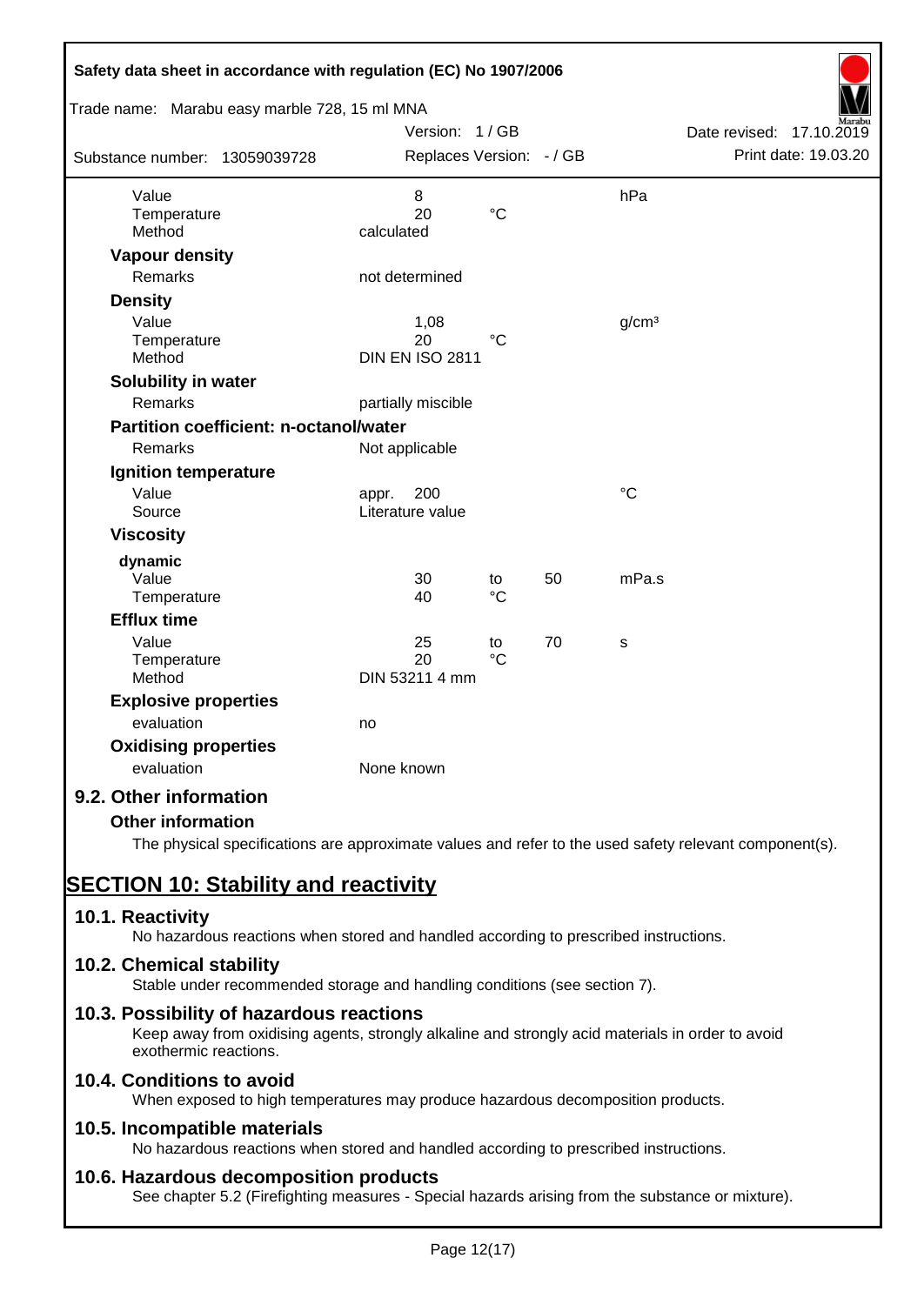| Safety data sheet in accordance with regulation (EC) No 1907/2006                                    |        |                                                                   |       |                                                                                                    |
|------------------------------------------------------------------------------------------------------|--------|-------------------------------------------------------------------|-------|----------------------------------------------------------------------------------------------------|
| Trade name: Marabu easy marble 728, 15 ml MNA                                                        |        |                                                                   |       |                                                                                                    |
|                                                                                                      |        | Version: 1/GB                                                     |       | Date revised: 17.10.2019                                                                           |
| Substance number: 13059039728                                                                        |        | Replaces Version: - / GB                                          |       | Print date: 19.03.20                                                                               |
|                                                                                                      |        |                                                                   |       |                                                                                                    |
|                                                                                                      |        |                                                                   |       |                                                                                                    |
| <b>SECTION 11: Toxicological information</b>                                                         |        |                                                                   |       |                                                                                                    |
| 11.1. Information on toxicological effects                                                           |        |                                                                   |       |                                                                                                    |
| <b>Acute oral toxicity (Components)</b>                                                              |        |                                                                   |       |                                                                                                    |
| 1-Methoxy-2-propanol                                                                                 |        |                                                                   |       |                                                                                                    |
| <b>Species</b>                                                                                       | rat    |                                                                   |       |                                                                                                    |
| LD50                                                                                                 |        | 5200                                                              | mg/kg |                                                                                                    |
| <b>Acute dermal toxicity (Components)</b>                                                            |        |                                                                   |       |                                                                                                    |
| 1-Methoxy-2-propanol                                                                                 |        |                                                                   |       |                                                                                                    |
| Species<br><b>LD50</b>                                                                               | rabbit | 14000                                                             | mg/kg |                                                                                                    |
| <b>Acute inhalational toxicity</b>                                                                   |        |                                                                   |       |                                                                                                    |
| Remarks                                                                                              |        | Based on available data, the classification criteria are not met. |       |                                                                                                    |
| <b>Skin corrosion/irritation</b>                                                                     |        |                                                                   |       |                                                                                                    |
| Remarks                                                                                              |        | Based on available data, the classification criteria are not met. |       |                                                                                                    |
| Serious eye damage/irritation                                                                        |        |                                                                   |       |                                                                                                    |
| Remarks                                                                                              |        | Based on available data, the classification criteria are not met. |       |                                                                                                    |
| <b>Sensitization</b>                                                                                 |        |                                                                   |       |                                                                                                    |
| Remarks                                                                                              |        | Based on available data, the classification criteria are not met. |       |                                                                                                    |
| <b>Mutagenicity</b>                                                                                  |        |                                                                   |       |                                                                                                    |
| Remarks                                                                                              |        | Based on available data, the classification criteria are not met. |       |                                                                                                    |
| <b>Reproductive toxicity</b>                                                                         |        |                                                                   |       |                                                                                                    |
| Remarks                                                                                              |        | Based on available data, the classification criteria are not met. |       |                                                                                                    |
| Carcinogenicity                                                                                      |        |                                                                   |       |                                                                                                    |
| Remarks                                                                                              |        | Based on available data, the classification criteria are not met. |       |                                                                                                    |
| <b>Specific Target Organ Toxicity (STOT)</b>                                                         |        |                                                                   |       |                                                                                                    |
| <b>Single exposure</b>                                                                               |        |                                                                   |       |                                                                                                    |
| Remarks                                                                                              |        | The classification criteria are met.                              |       |                                                                                                    |
| evaluation                                                                                           |        | May cause drowsiness or dizziness.                                |       |                                                                                                    |
| <b>Repeated exposure</b><br>Remarks                                                                  |        | Based on available data, the classification criteria are not met. |       |                                                                                                    |
| <b>Aspiration hazard</b>                                                                             |        |                                                                   |       |                                                                                                    |
| Based on available data, the classification criteria are not met.                                    |        |                                                                   |       |                                                                                                    |
| <b>Experience in practice</b>                                                                        |        |                                                                   |       |                                                                                                    |
| limit may result in adverse health effects such as mucous membrane and respiratory system irritation |        |                                                                   |       | Exposure to component solvents vapours concentration in excess of the stated occupational exposure |

and adverse effects on kidney, liver and central nervous system. Symptoms and signs include headache, dizziness, fatigue, muscular weakness, drowsiness and in extreme cases, loss of consciousness. Solvents may cause some of the above effects by absorption through the skin. Repeated or prolonged contact with the mixture may cause removal of natural fat from the skin resulting in non-allergic contact dermatitis and absorption through the skin. The liquid splashed in the eyes may cause irritation and reversible damage. Ingestion may cause nausea, diarrhoea and vomiting. This takes into account, where known, delayed and immediate effects and also chronic effects of components from short-term and long-term exposure by oral, inhalation and dermal routes of exposure and eye contact.

#### **Other information**

There are no data available on the mixture itself.

The mixture has been assessed following the additivity method of the CLP Regulation (EC) No 1272/2008 and classified for toxicological hazards accordingly.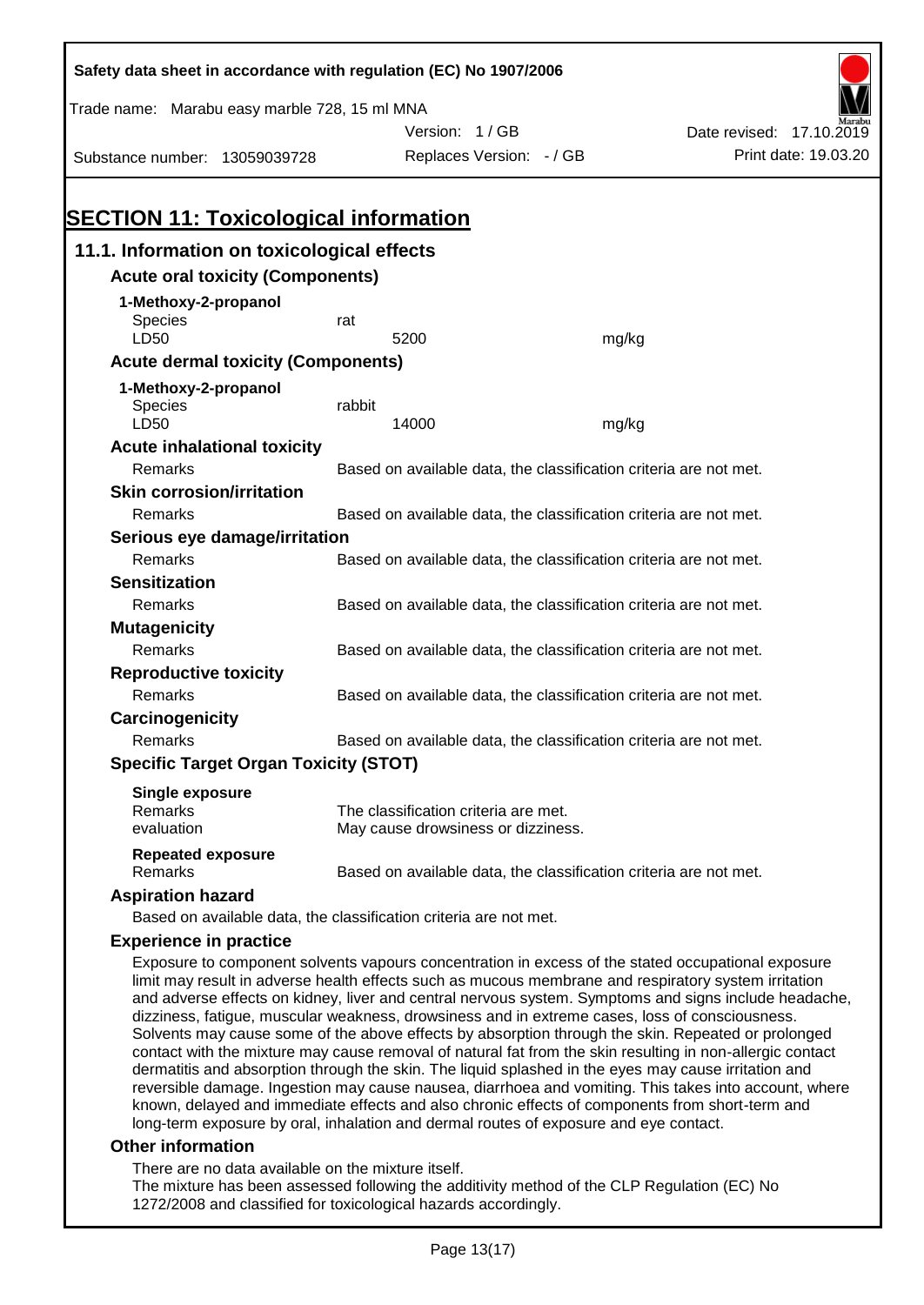| Safety data sheet in accordance with regulation (EC) No 1907/2006                                                                                                                                                                                                    |                   |                  |                              |                                                    |                          |
|----------------------------------------------------------------------------------------------------------------------------------------------------------------------------------------------------------------------------------------------------------------------|-------------------|------------------|------------------------------|----------------------------------------------------|--------------------------|
| Trade name: Marabu easy marble 728, 15 ml MNA                                                                                                                                                                                                                        |                   |                  |                              |                                                    |                          |
|                                                                                                                                                                                                                                                                      |                   |                  | Version: 1/GB                |                                                    | Date revised: 17.10.2019 |
| Substance number: 13059039728                                                                                                                                                                                                                                        |                   |                  | Replaces Version: - / GB     |                                                    | Print date: 19.03.20     |
| <b>SECTION 12: Ecological information</b>                                                                                                                                                                                                                            |                   |                  |                              |                                                    |                          |
| 12.1. Toxicity                                                                                                                                                                                                                                                       |                   |                  |                              |                                                    |                          |
| <b>General information</b>                                                                                                                                                                                                                                           |                   |                  |                              |                                                    |                          |
| There are no data available on the mixture itself. Do not allow to enter drains or water courses. The<br>mixture has been assessed following the summation method of the CLP Regulation (EC) No 1272/2008<br>and is not classified as dangerous for the environment. |                   |                  |                              |                                                    |                          |
| <b>Fish toxicity (Components)</b>                                                                                                                                                                                                                                    |                   |                  |                              |                                                    |                          |
| 1-Methoxy-2-propanol                                                                                                                                                                                                                                                 |                   |                  |                              |                                                    |                          |
| <b>Species</b><br>LC <sub>0</sub>                                                                                                                                                                                                                                    | $\geq$            | 4600             | golden orfe (Leuciscus idus) | mg/l                                               |                          |
| Duration of exposure                                                                                                                                                                                                                                                 |                   | 96               | h                            |                                                    |                          |
| <b>Daphnia toxicity (Components)</b>                                                                                                                                                                                                                                 |                   |                  |                              |                                                    |                          |
| 1-Methoxy-2-propanol                                                                                                                                                                                                                                                 |                   |                  |                              |                                                    |                          |
| <b>Species</b>                                                                                                                                                                                                                                                       |                   | Daphnia magna    |                              |                                                    |                          |
| <b>EC50</b><br>Duration of exposure                                                                                                                                                                                                                                  |                   | 23300<br>48      | h                            | mg/l                                               |                          |
| <b>Algae toxicity (Components)</b>                                                                                                                                                                                                                                   |                   |                  |                              |                                                    |                          |
| 1-Methoxy-2-propanol                                                                                                                                                                                                                                                 |                   |                  |                              |                                                    |                          |
| Species                                                                                                                                                                                                                                                              |                   | Desmodesmus      |                              |                                                    |                          |
| <b>EC50</b><br>Duration of exposure                                                                                                                                                                                                                                  | $\geq$            | 1000<br>168      | h                            | mg/l                                               |                          |
| <b>Bacteria toxicity (Components)</b>                                                                                                                                                                                                                                |                   |                  |                              |                                                    |                          |
| 1-Methoxy-2-propanol                                                                                                                                                                                                                                                 |                   |                  |                              |                                                    |                          |
| Species                                                                                                                                                                                                                                                              |                   | activated sludge |                              |                                                    |                          |
| <b>EC50</b>                                                                                                                                                                                                                                                          | $\geq$            | 1000             |                              | mg/l                                               |                          |
| 12.2. Persistence and degradability                                                                                                                                                                                                                                  |                   |                  |                              |                                                    |                          |
| <b>General information</b>                                                                                                                                                                                                                                           |                   |                  |                              |                                                    |                          |
| No data available                                                                                                                                                                                                                                                    |                   |                  |                              |                                                    |                          |
| <b>Biodegradability (Components)</b>                                                                                                                                                                                                                                 |                   |                  |                              |                                                    |                          |
| 1-Methoxy-2-propanol<br>Value                                                                                                                                                                                                                                        |                   | 90               |                              | $\%$                                               |                          |
| Duration of test                                                                                                                                                                                                                                                     |                   | 28               | d                            |                                                    |                          |
| evaluation                                                                                                                                                                                                                                                           |                   |                  |                              | Readily biodegradable (according to OECD criteria) |                          |
| Method                                                                                                                                                                                                                                                               | <b>OECD 301 F</b> |                  |                              |                                                    |                          |
| 12.3. Bioaccumulative potential                                                                                                                                                                                                                                      |                   |                  |                              |                                                    |                          |
| <b>General information</b>                                                                                                                                                                                                                                           |                   |                  |                              |                                                    |                          |
| There are no data available on the mixture itself.<br>Partition coefficient: n-octanol/water                                                                                                                                                                         |                   |                  |                              |                                                    |                          |
| Remarks                                                                                                                                                                                                                                                              |                   | Not applicable   |                              |                                                    |                          |
|                                                                                                                                                                                                                                                                      |                   |                  |                              |                                                    |                          |
| 12.4. Mobility in soil<br><b>General information</b>                                                                                                                                                                                                                 |                   |                  |                              |                                                    |                          |
| There are no data available on the mixture itself.                                                                                                                                                                                                                   |                   |                  |                              |                                                    |                          |
| 12.5. Results of PBT and vPvB assessment                                                                                                                                                                                                                             |                   |                  |                              |                                                    |                          |
| <b>General information</b>                                                                                                                                                                                                                                           |                   |                  |                              |                                                    |                          |
| There are no data available on the mixture itself.                                                                                                                                                                                                                   |                   |                  |                              |                                                    |                          |
|                                                                                                                                                                                                                                                                      |                   |                  |                              |                                                    |                          |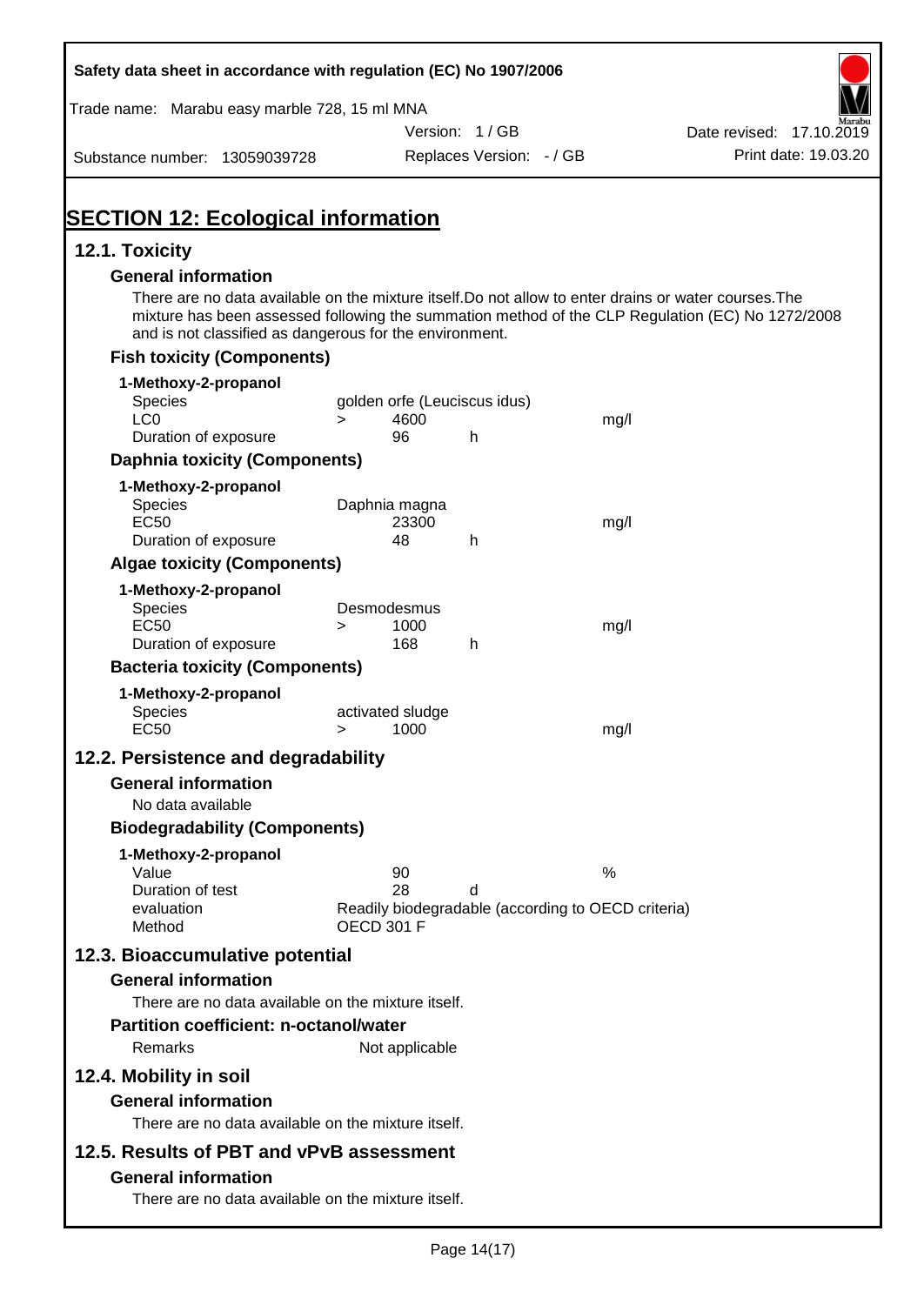#### **Safety data sheet in accordance with regulation (EC) No 1907/2006**

Trade name: Marabu easy marble 728, 15 ml MNA

Version: 1 / GB

Substance number: 13059039728

Replaces Version: - / GB Print date: 19.03.20 Date revised: 17.10.2019

#### **12.6. Other adverse effects**

#### **General information**

There are no data available on the mixture itself.

# **SECTION 13: Disposal considerations**

#### **13.1. Waste treatment methods**

#### **Disposal recommendations for the product**

Do not allow to enter drains or water courses.

Wastes and emptied containers should be classified in accordance with relevant national regulation. The European Waste Catalogue classification of this product, when disposed of as waste is

EWC waste code 08 01 11<sup>\*</sup> waste paint and varnish containing organic solvents or other dangerous substances

If this product is mixed with other wastes, the original waste product code may no longer apply and the appropriate code should be assigned.

For further information contact your local waste authority.

#### **Disposal recommendations for packaging**

Using information provided in this safety data sheet, advice should be obtained from the relevant waste authority on the classification of empty containers.

Empty containers must be scrapped or reconditioned.

Not emptied containers are hazardous waste (waste code number 150110).

# **SECTION 14: Transport information**

**Information for all modes of transport**

|                                     | <b>Land transport ADR/RID</b> | <b>Marine transport</b><br><b>IMDG/GGVSee</b> | Air transport<br><b>ICAO/IATA</b> |  |
|-------------------------------------|-------------------------------|-----------------------------------------------|-----------------------------------|--|
| Tunnel restriction code             | D/E                           |                                               |                                   |  |
| 14.1. UN number                     | 1263                          | 1263                                          | 1263                              |  |
| 14.2. UN proper shipping name       | <b>PAINT</b>                  | <b>PAINT</b>                                  | <b>PAINT</b>                      |  |
| 14.3. Transport hazard<br>class(es) | 3                             | 3                                             | 3                                 |  |
| Label                               |                               |                                               |                                   |  |
| 14.4. Packing group                 | Ш                             | Ш                                             | Ш                                 |  |
| Special provision                   | 640E                          |                                               |                                   |  |
| <b>Limited Quantity</b>             | 51                            |                                               |                                   |  |
| Transport category                  | 3                             |                                               |                                   |  |
| 14.5. Environmental hazards         | $\blacksquare$                | no                                            |                                   |  |
|                                     |                               |                                               |                                   |  |

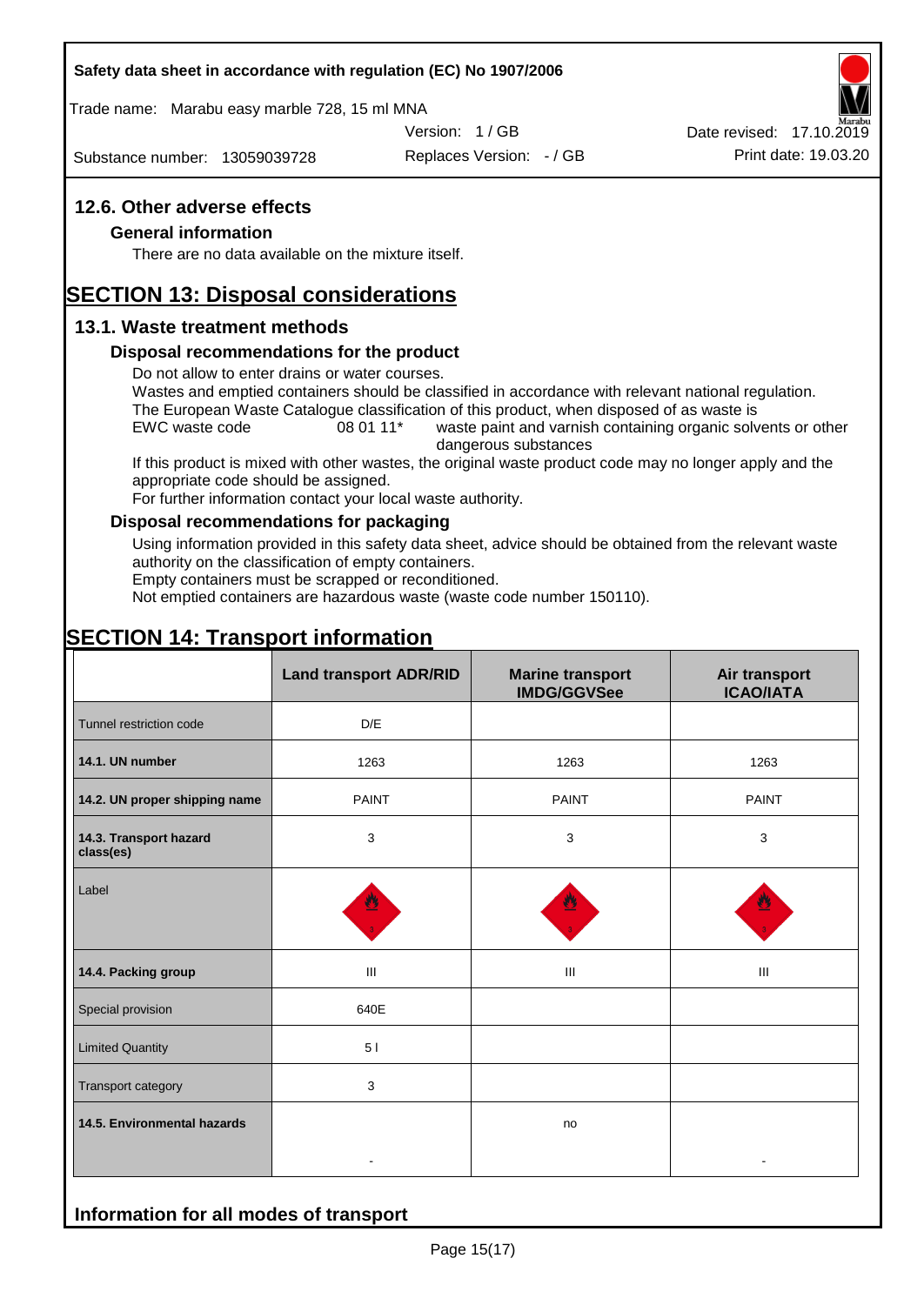| Safety data sheet in accordance with regulation (EC) No 1907/2006                                                                                  |                                                                                                                                                                                                                                                                                                              |                                                                                                                                                                                                                                                                                   |                                           |                                                                                                        |    |                                                                                                       |  |
|----------------------------------------------------------------------------------------------------------------------------------------------------|--------------------------------------------------------------------------------------------------------------------------------------------------------------------------------------------------------------------------------------------------------------------------------------------------------------|-----------------------------------------------------------------------------------------------------------------------------------------------------------------------------------------------------------------------------------------------------------------------------------|-------------------------------------------|--------------------------------------------------------------------------------------------------------|----|-------------------------------------------------------------------------------------------------------|--|
| Trade name: Marabu easy marble 728, 15 ml MNA                                                                                                      |                                                                                                                                                                                                                                                                                                              |                                                                                                                                                                                                                                                                                   |                                           |                                                                                                        |    |                                                                                                       |  |
| Substance number: 13059039728                                                                                                                      |                                                                                                                                                                                                                                                                                                              |                                                                                                                                                                                                                                                                                   | Version: 1/GB<br>Replaces Version: - / GB |                                                                                                        |    | Date revised: 17.10.2019<br>Print date: 19.03.20                                                      |  |
| 14.6. Special precautions for user                                                                                                                 | Transport within the user's premises:<br>Always transport in closed containers that are upright and secure.                                                                                                                                                                                                  |                                                                                                                                                                                                                                                                                   |                                           |                                                                                                        |    | Ensure that persons transporting the product know what to do in the event of an accident or spillage. |  |
| <b>Other information</b><br>14.7. Transport in bulk according to Annex II of Marpol and the IBC Code<br>no                                         |                                                                                                                                                                                                                                                                                                              |                                                                                                                                                                                                                                                                                   |                                           |                                                                                                        |    |                                                                                                       |  |
| <b>SECTION 15: Regulatory information</b>                                                                                                          |                                                                                                                                                                                                                                                                                                              |                                                                                                                                                                                                                                                                                   |                                           |                                                                                                        |    |                                                                                                       |  |
| 15.1. Safety, health and environmental regulations/legislation specific for the substance<br>or mixture                                            |                                                                                                                                                                                                                                                                                                              |                                                                                                                                                                                                                                                                                   |                                           |                                                                                                        |    |                                                                                                       |  |
| Major-accident categories acc. 96/82/EC                                                                                                            |                                                                                                                                                                                                                                                                                                              |                                                                                                                                                                                                                                                                                   |                                           |                                                                                                        |    |                                                                                                       |  |
| Category                                                                                                                                           | 6                                                                                                                                                                                                                                                                                                            | Flammable                                                                                                                                                                                                                                                                         |                                           | 5.000.000                                                                                              | kg | 50.000.000<br>kg                                                                                      |  |
| <b>VOC</b>                                                                                                                                         |                                                                                                                                                                                                                                                                                                              |                                                                                                                                                                                                                                                                                   |                                           |                                                                                                        |    |                                                                                                       |  |
| VOC (EU)<br>VOC (EU)                                                                                                                               |                                                                                                                                                                                                                                                                                                              | 74,54                                                                                                                                                                                                                                                                             | %<br>805                                  | g/l                                                                                                    |    |                                                                                                       |  |
| <b>Other information</b>                                                                                                                           |                                                                                                                                                                                                                                                                                                              |                                                                                                                                                                                                                                                                                   |                                           |                                                                                                        |    |                                                                                                       |  |
|                                                                                                                                                    | The product does not contain substances of very high concern (SVHC).                                                                                                                                                                                                                                         |                                                                                                                                                                                                                                                                                   |                                           |                                                                                                        |    |                                                                                                       |  |
| <b>Other information</b>                                                                                                                           |                                                                                                                                                                                                                                                                                                              |                                                                                                                                                                                                                                                                                   |                                           |                                                                                                        |    |                                                                                                       |  |
|                                                                                                                                                    | All components are contained in the TSCA inventory or exempted.<br>All components are contained in the AICS inventory.<br>All components are contained in the DSL inventory.<br>All components are contained in the ENCS inventory.                                                                          |                                                                                                                                                                                                                                                                                   |                                           |                                                                                                        |    |                                                                                                       |  |
| 15.2. Chemical safety assessment                                                                                                                   | For this preparation a chemical safety assessment has not been carried out.                                                                                                                                                                                                                                  |                                                                                                                                                                                                                                                                                   |                                           |                                                                                                        |    |                                                                                                       |  |
| <b>SECTION 16: Other information</b>                                                                                                               |                                                                                                                                                                                                                                                                                                              |                                                                                                                                                                                                                                                                                   |                                           |                                                                                                        |    |                                                                                                       |  |
| Hazard statements listed in Chapter 3                                                                                                              |                                                                                                                                                                                                                                                                                                              |                                                                                                                                                                                                                                                                                   |                                           |                                                                                                        |    |                                                                                                       |  |
| <b>EUH066</b><br>H226<br>H302<br>H304<br>H312<br>H315<br>H318<br>H332<br>H335<br>H336<br><b>H360D</b><br><b>CLP categories listed in Chapter 3</b> |                                                                                                                                                                                                                                                                                                              | Flammable liquid and vapour.<br>Harmful if swallowed.<br>Harmful in contact with skin.<br>Causes skin irritation.<br>Causes serious eye damage.<br>Harmful if inhaled.<br>May cause respiratory irritation.<br>May cause drowsiness or dizziness.<br>May damage the unborn child. |                                           | Repeated exposure may cause skin dryness or cracking.<br>May be fatal if swallowed and enters airways. |    |                                                                                                       |  |
| Acute Tox. 4                                                                                                                                       |                                                                                                                                                                                                                                                                                                              | Acute toxicity, Category 4                                                                                                                                                                                                                                                        |                                           |                                                                                                        |    |                                                                                                       |  |
| Asp. Tox. 1<br>Eye Dam. 1<br>Flam. Liq. 3<br>Repr. 1B<br>Skin Irrit. 2<br>STOT SE 3                                                                |                                                                                                                                                                                                                                                                                                              | Aspiration hazard, Category 1<br>Serious eye damage, Category 1<br>Flammable liquid, Category 3<br>Reproductive toxicity, Category 1B<br>Skin irritation, Category 2                                                                                                              |                                           | Specific target organ toxicity - single exposure, Category 3                                           |    |                                                                                                       |  |
| <b>Supplemental information</b>                                                                                                                    |                                                                                                                                                                                                                                                                                                              |                                                                                                                                                                                                                                                                                   |                                           |                                                                                                        |    |                                                                                                       |  |
|                                                                                                                                                    | Relevant changes compared with the previous version of the safety data sheet are marked with: ***<br>This information is based on our present state of knowledge. However, it should not constitute a<br>guarantee for any specific product properties and shall not establish a legally valid relationship. |                                                                                                                                                                                                                                                                                   |                                           |                                                                                                        |    |                                                                                                       |  |